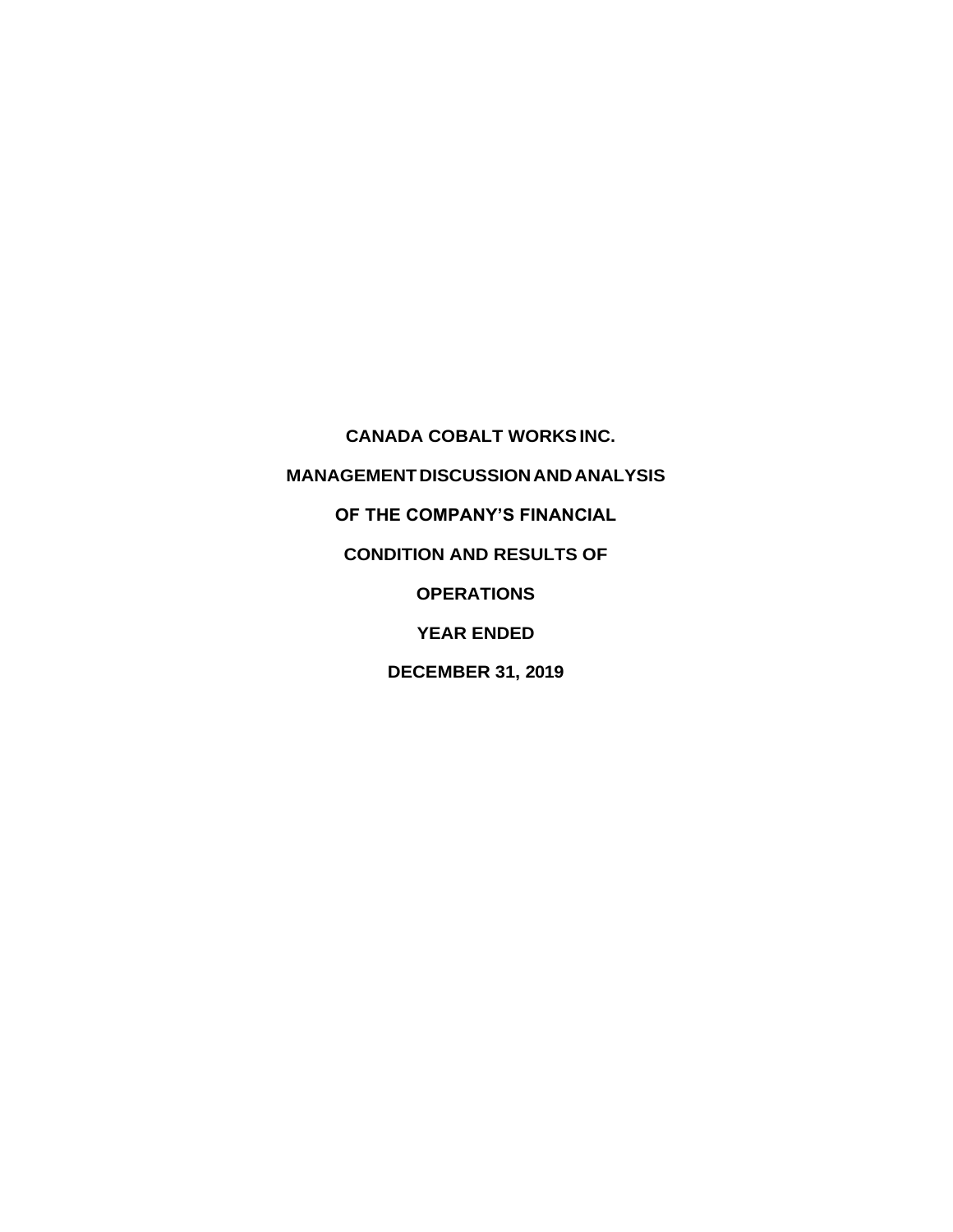# **Report Date**

The information in this report is presented as of April 29, 2020.

## **Note to readers**

This management discussion and analysis ("MD&A") should be read in conjunction with the December 31, 2018 audited consolidated financial statements and notes thereto of Canada Cobalt Works Inc. ("Canada Cobalt" or the "Company"), which have been prepared in accordance with International Financial Reporting Standards ("IFRS") as published by the International Accounting Standards Board (IASB). All figures are in Canadian dollars unless stated otherwise. This discussion contains forward-looking statements that are not historical in nature and involves risks and uncertainties. Forward-looking statements are not guarantees as to the Company's future results as there are inherent difficulties in predicting future results. Accordingly, actual results could differ materially from those expressed or implied in the forward looking statements. Additional information, including the above mentioned financial statements, which contain extensive disclosure of the history and properties of the Company are available on SEDAR and may be accessed at [www.sedar.com.](http://www.sedar.com/)

## **Cautionary Note Regarding Forward-Looking Statements**

This MD&A includes "forward-looking statements", within the meaning of applicable securities legislation, which are based on the opinions and estimates of management and are subject to a variety of risks and uncertainties and other factors that could cause actual events or results to differ materially from those projected in the forward-looking statements. Forward-looking statements are often, but not always, identified by the use of words such as "seek", "anticipate", "budget", "plan", "continue", "estimate", "expect", "forecast", "may", "will", "project", "predict", "potential", "targeting", "intend", "could", "might", "should", "believe" and similar words suggesting future outcomes or statements regarding an outlook. Such risks and uncertainties include, but are not limited to, risks associated with the mining industry (including operational risks in exploration development and production; delays or changes in plans with respect to exploration or development projects or capital expenditures; the uncertainty of reserve estimates; the uncertainty of estimates and projections in relation to production, costs and expenses; the uncertainty surrounding the ability of Canada Cobalt to obtain all permits, consents or authorizations required for its operations and activities; and health safety and environmental risks), the risk of commodity price and foreign exchange rate fluctuations, the ability of Canada Cobalt to fund the capital and operating expenses necessary to achieve the business objectives of Canada Cobalt, the uncertainty associated with commercial negotiations and negotiating with foreign governments and risks associated with international business activities, as well as those risks described in public disclosure documents filed by Canada Cobalt. Due to the risks, uncertainties and assumptions inherent in forward-looking statements, prospective investors in securities of Canada Cobalt should not place undue reliance on these forward-looking statements.

Readers are cautioned that the foregoing lists of risks, uncertainties and other factors are not exhaustive. The forward-looking statements contained in this MD&A are made as of the date hereof and the Company undertakes no obligation to update publicly or revise any forward-looking statements or in any other documents filed with Canadian securities regulatory authorities, whether as a result of new information, future events or otherwise, except in accordance with applicable securities laws. The forward-looking statements are expressly qualified by this cautionary statement.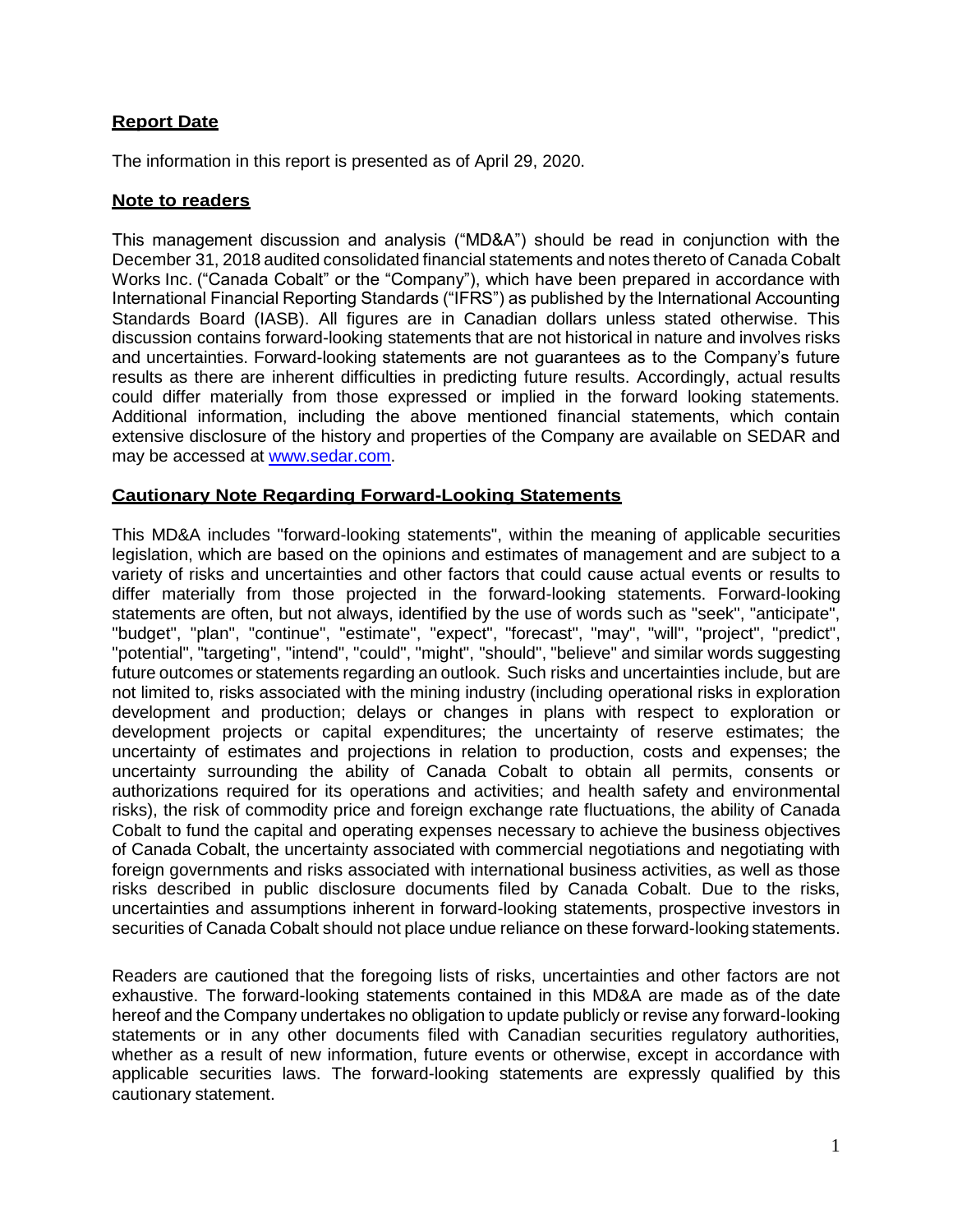# **Description of business**

Canada Cobalt Works Inc. ("Canada Cobalt" or the "Company") was incorporated on April 29, 2005 pursuant to the Canada Business Corporations Act under the name Naples Capital Corp. On November 19, 2007, the Company amended its articles to change its name to Takara Resources Inc., on November 28, 2016 the Company amended its name to Castle Silver Resources Inc. and on February 23, 2018, the Company changed its name to Canada Cobalt Works Inc. The address of the Company's head office is 3028 Quadra Court, Coquitlam, BC V6B 5X6. Canada Cobalt's principal business activities are the acquisition, evaluation, exploration and development of mineral properties. To date, the Company has not realized any revenues from its properties.

Although the Company has taken steps to verify title to the properties on which it is conducting exploration and evaluation activities, and in which it has an interest, in accordance with industry standards for the current stage of exploration of such properties, these procedures do not guarantee the Company's title. Property title may be subject to unregistered prior agreements, government licensing requirements or regulations, social licensing requirements, noncompliance with regulatory and environmental requirements or aboriginal land claims.

# **Going concern**

As at December 31, 2019, the Company had not yet achieved profitable operations, had a working capital deficiency and expects to incur future losses in the development of its business. These items represent material uncertainties which cast significant doubt about the ability of the Company to continue as a going concern. The Company is in the process of exploring its properties and had not yet determined whether these properties contain economically recoverable reserves. The continued operations of the Company are dependent upon the discovery of economically recoverable reserves, the ability of the Company to obtain the financing to complete the necessary exploration and development of such property and upon attaining future profitable production or proceeds from disposition of the properties. Management is actively pursuing additional sources of financing, and while it has been successful in doing so in the past, there can be no assurance it will be able to do so in the future.

These consolidated financial statements have been prepared on a going concern basis and do not reflect the adjustments to the carrying values of assets and liabilities and the reported expenses and statement of financial position classifications that would be necessary if the Company were unable to realize its assets and settle its liabilities as a going concern in the normal course of operations. Such adjustments could be material.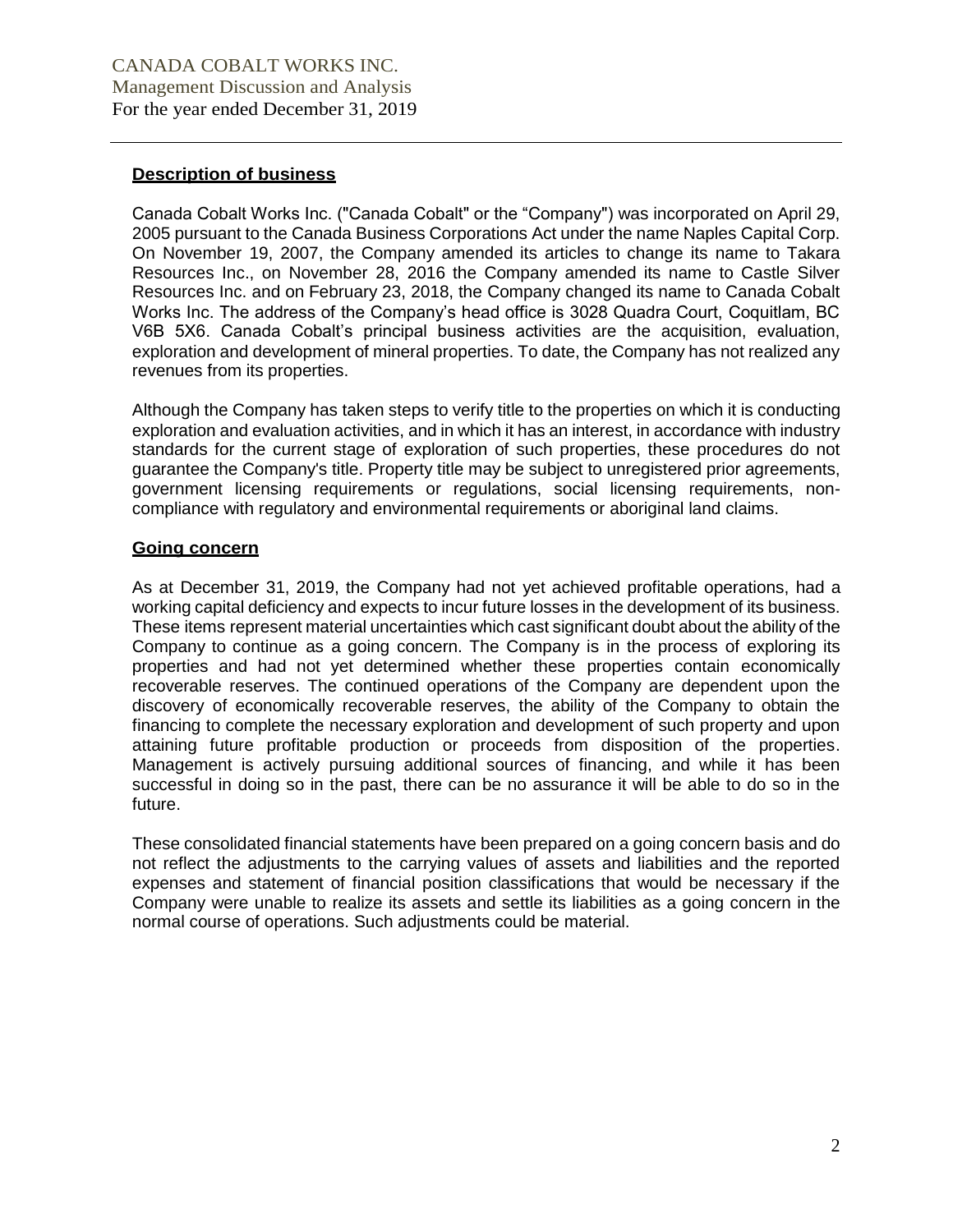## **Financings**

On January 15, 2018, the Company closed a private placement offering, raising gross proceeds of \$1,030,000. The Company issued 2,942,857 units at a price of \$0.35 per unit. Each unit comprises one common share and one share purchase warrant. Each warrant will entitle the holder thereof to purchase one additional common share of the Company at an exercise price of \$0.50 per share for a period of two years from closing.

On July 27, 2018, the Company closed a private placement offering, raising gross proceeds of \$1,449,054. The Company issued 2,229,313 units at a price of \$0.65 per unit. Each unit comprises one common share and one share purchase warrant. Each warrant will entitle the holder thereof to purchase one additional common share of the Company at an exercise price of \$0.90 per share for a period of two years from closing. Finder's fees were paid in connection with the private placement in the amount of \$36,630 cash and 56,534 broker warrants on the same terms as the purchaser warrants.

On September 6, 2019 the Company closed a private placement offering, raising gross proceeds of \$423,000. The Company issued 1,410,000 units at a price of \$0.30 per unit. Each unit comprises one common share and one share purchase warrant. Each warrant will entitle the holder thereof to purchase one additional common share of the Company at an exercise price of \$0.50 per share for a period of 2 years.

On September 23, 2019 the Company closed a private placement offering, raising gross proceeds of \$305,000. The Company issued 1,016,667 units at a price of \$0.30 per unit. Each unit comprises one common share and one share purchase warrant. Each warrant will entitle the holder thereof to purchase one additional common share of the Company at an exercise price of \$0.50 per share for a period of 2 years.

November 14, 2019 the Company closed an over-subscribed hard dollar financing of 4,018,571units at 35 cents per unit for total proceeds of \$1,406,500. Each unit consisted of one common share in the capital of the Company and one share purchase warrant. Each warrant entitles the holder to purchase one share of the Company for a period of 24 months from closing at an exercise price of 55 cents per share.

On December 4, 2019 the Company closed a non-brokered flow-through ("FT") private placement with strategic investors, raising gross proceeds of \$800,000. The Company issued 1,600,000 FT shares at \$0.50 per share. Finder's fees were paid in connection with the private placement in the amount of \$45,500 in cash and 91,000 finder warrants. Each finder warrant is exercisable at \$0.50 per share for two years from closing.

#### **Exploration and Evaluation Projects.**

#### **Castle SilverMine Property**

The Castle Silver Mine Property, retains a 100% interest in 34 Mining Leases and 2 Mining Licenses of Occupation located in the Haultain and Nicol Townships of Ontario covering a total of 564.41 hectares, along with an additional 329 cells totaling 7,229 hectares. Approximately 4,200 additional hectares were acquired in a property purchase in May 2019 from a local prospector and another approximately 600 hectares were acquired by staking for contiguity. The total land holdings, encompassing cells, mining leases and licenses of occupation, now amounts to  $7,794$  hectares (or nearly  $78 \text{km}^2$ ).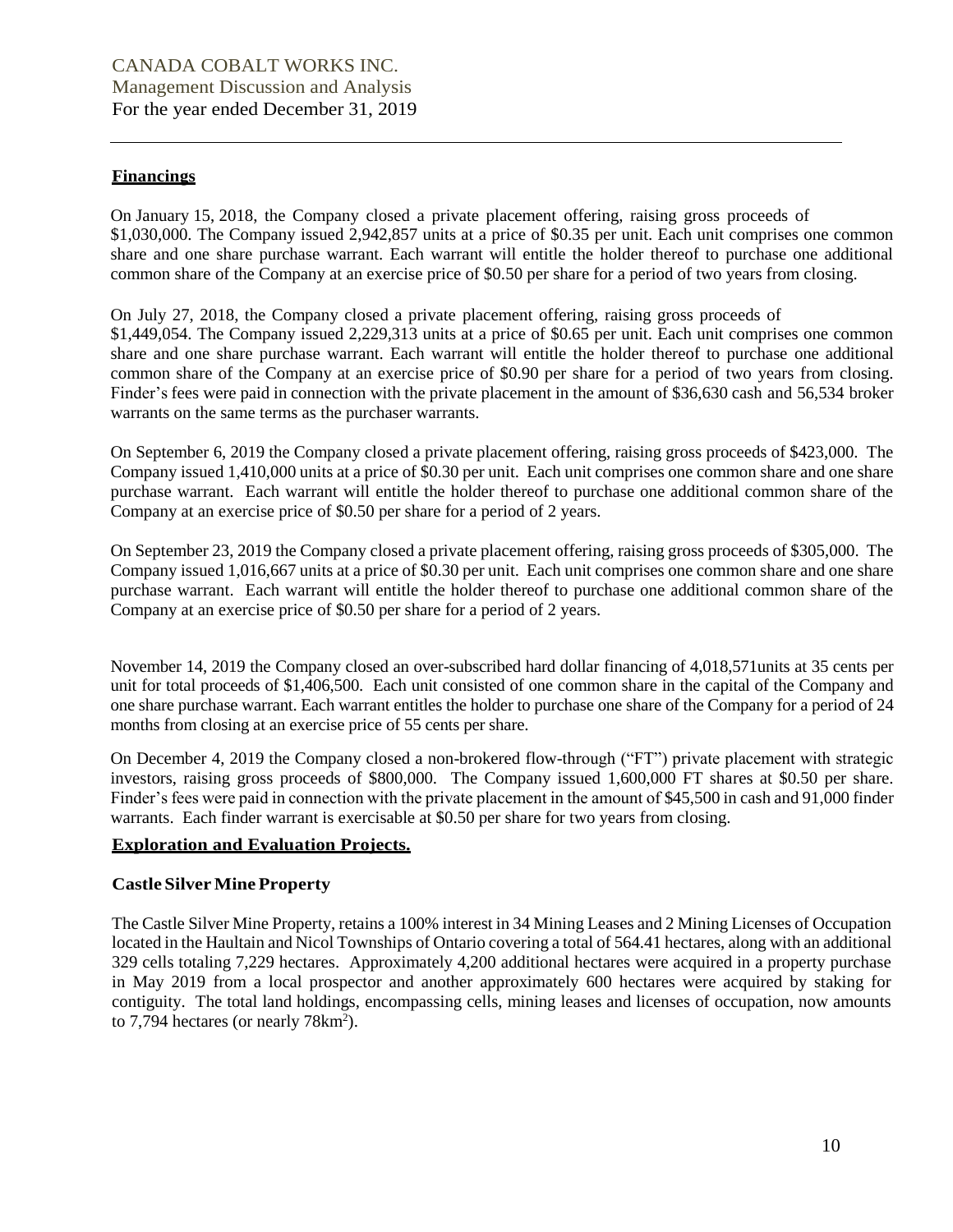

Castle East:

Late in 2014, a small trenching program was initiated to follow up on significant results based on a boulder train of rusty, highly altered, angular boulders with 3-5% sulphides and substantial quartz veining originally identified in late 2012 while prospecting. Assay results included grab samples in one trench of up to 0.37 g/t Au and another of 0.26 g/t Au with 1.032% Cu. The area along strike of this mineral occurrence was named Golden Corridor.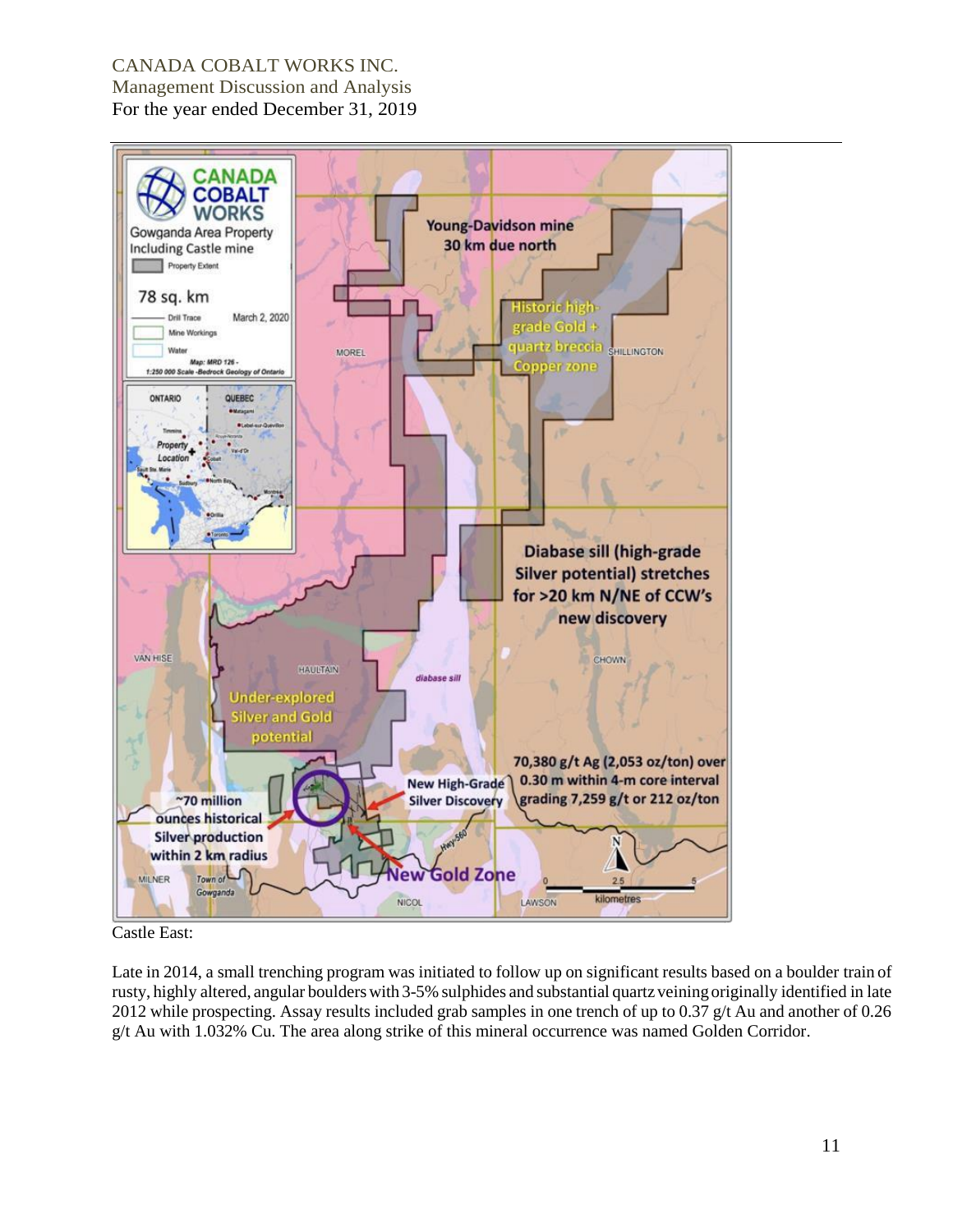Further results from the late 2014 trenching include channel sample assays in trench D3 grading 2.24 g/t Au over 2.20 metres including one sample of 3.77 g/t Au over 1.27 metres. In trench D1, channel sampling grading 0.77 g/t Au over 3.98 metres including a sample of 1.25 g/t over 0.83 metres (Press Release April 2, 2015).

As follow-up, an IP survey was completed at the end of January 2017 covering approximately 15 line-kilometres aimed at identifying IP anomalies typical of gold and silver mineralization. The IP survey tested for chargeability (highs caused by pyrite, coincident with resistivity lows (caused by alteration) which are commonly associated with gold ore. Such mineralization and alteration with gold and copper mineralization were encountered in surface trenching and sampling. The IP tested also for high chargeability-low resistivity anomalies associated with silvercobalt vein deposits.

Based on the IP survey and historic documentation, a series of diamond drill holes were planned to test a number of different hypotheses. Historically, in the Gowganda area, most of the historic production came from the upper third of the mafic intrusive body known regionally as the Nipissing Diabase. However, regionally, from Gowganda to South Lorrain, south of Cobalt, an estimated 75% of silver production has come from outside this horizon – including in Huronian and Archean rocks both above and below the Nipissing Diabase. The drill program was planned to test these other horizons.

The 2018 drill program consisted of a total of 3175 metres in 7 holes plus 1 wedge hole. After hole CS-1815 and CS-1816 intersected significant alteration (green carbonate, silica, fuchsite and sericite) and faulting associated with quartz-veining and pyrite mineralization a wedge hole was drilled to intersect the same fault and a further 3 holes drilled parallel to and as step-out holes. This zone is also encouraging as it may represent a zone of weakness that continues to the Archean rocks below the Nipissing diabase which would be a prospective zone for classic silver-cobalt veining. Holes CS-1815, CS-1816 and CS-1816W all intersected wide widths of anomalous nickelcopper mineralization. Hole CS-1919, itself a gold-focused hole, was stepped-out west of CS-1816W which cut three separate intervals of gold mineralization including 5.5 g/t over 0.37 meters, 1.59 g/t over 1.32 meters within 6.15 meters grading 0.56 g/t, and 1.35 g/t over 1.27 meters within 2.12 meters grading 0.92 g/t (core lengths). CS-1919 intersected a 12.5 metre length of 1.5 g/t gold including a 4.0 metre length of 4.3 g/t gold within an overall length of 30-metre mineralized zone grading 0.70 g/t gold at a vertical depth of approximately 240 metres. Within this zone was a 1-metre interval grading  $15.2$  g/t gold. The above intervals are all core lengths values as true widths are, as yet, unknown. Further drilling and trenching will be required to show the connection between these zones intersected at depth and the surface exposures identified above with the 2015 trenching program.

Based on recent drilling and prospecting, gold-bearing quartz-carbonate veins at Castle East are now known to extend for several hundred metres East-West and 200 metres North-South and from surface to depths of over 250 metres.

In 2011, the company drilled 12 holes totaling 6842 metres. Hole CA-1108 intersected high-grade silver grading 6,476 grams/ton (189 ounces per ton) silver over 3.09 metres at 563.54 metres down hole including 40,944 grams/tonne (1,194 ounces/ton) silver over 0.45 metres at 564.34 metres down hole (Gold Bullion Development Corp. news release August 25, 2011). True width of vein estimated at approximately 7 cm.

Follow-up on the newly named Robinson Zone in 2019 began with employing a downhole camera to determine the orientation of the high-grade silver vein in hole CA-1108 at an approximate vertical depth of 420 metres. The team was successfully able to view, identify and film the hole in the vicinity of the vein. This work allowed more accurate plotting of 4 wedge holes for additional pierce points on the vein.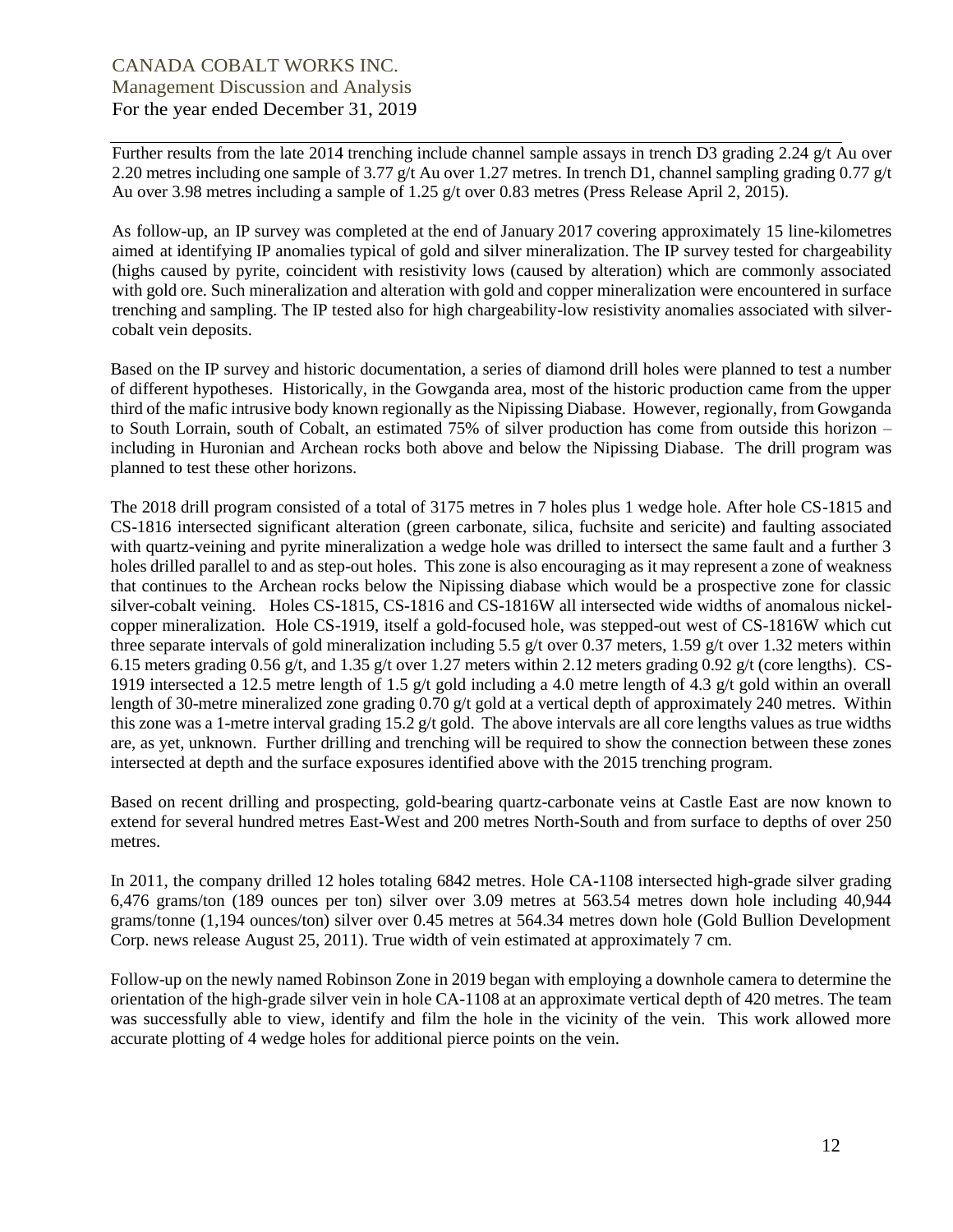CS-19-08W1 not only confirmed the discovery of a classic Northern Ontario Silver-Cobalt District-style vein shoot in this heavily under-explored part of the Nipissing diabase, but this first wedge hole has cut into an even richer and much wider part of the vein 10 meters above and west of the original discovery intercept (CA-11-08). Grades returned **50,583.29** g/t silver (**1,476** oz/ton), 0.30% cobalt, 0.71% nickel and 0.21% copper over 0.60 meters representing a 20 cm true width - almost 3 times wider than the original intersection of the apparently same vein in CA-1108 just 10 metres away (Canada Cobalt Works news release December 23, 2019). With the assays contiguous to the vein sample, an overall grade of 20,741 g/t (605 oz/ton) over 1.5 metres of core length. These grades are within the norm of high-grade silver veins mined historically in the Gowganda Camp.

CA-1908W2 returned **70,380** g/t silver (**2,053 oz/ton**) over 0.30 metres within a broader zone of 1.4 metres grading **20,136** g/t (**587 oz/ton**) and 4 metres (core length) of **7,259 g/t** (**212 oz/ton**).

The very high-grade intersection in CA-19-08-02 is approximately 8 metres west of the mineralized zone intersected by the first wedge hole (430 metres vertical depth) and 17 metres west of the original discovery intercept in hole CA-11-08 (Canada Cobalt Works press release January 10, 2020). These are truly exceptional grades from the first two holes and it must be noted that they represent vein intersections that typically do not occur in isolation in this kind of geological setting.



As drilling continued from surface to, ideally, intersect the known silver vein at a high angle, native silver was observed in drill core at shallower depths, near the upper contact of the Nipissing Diabase with Archean volcanics as much as 100 metres vertically above and northwest of the high-grade intersections. Significantly, a second silver vein was intersected in hole CS-1922 at a vertical distance of 95m below the and northeast of the previously defined vein. This provides a significant 200-metre minimum envelope of vertical potential for silver mineralization (Canada Cobalt Works press release of January 27, 2020). Assays have not yet been released for this latest vein intersection.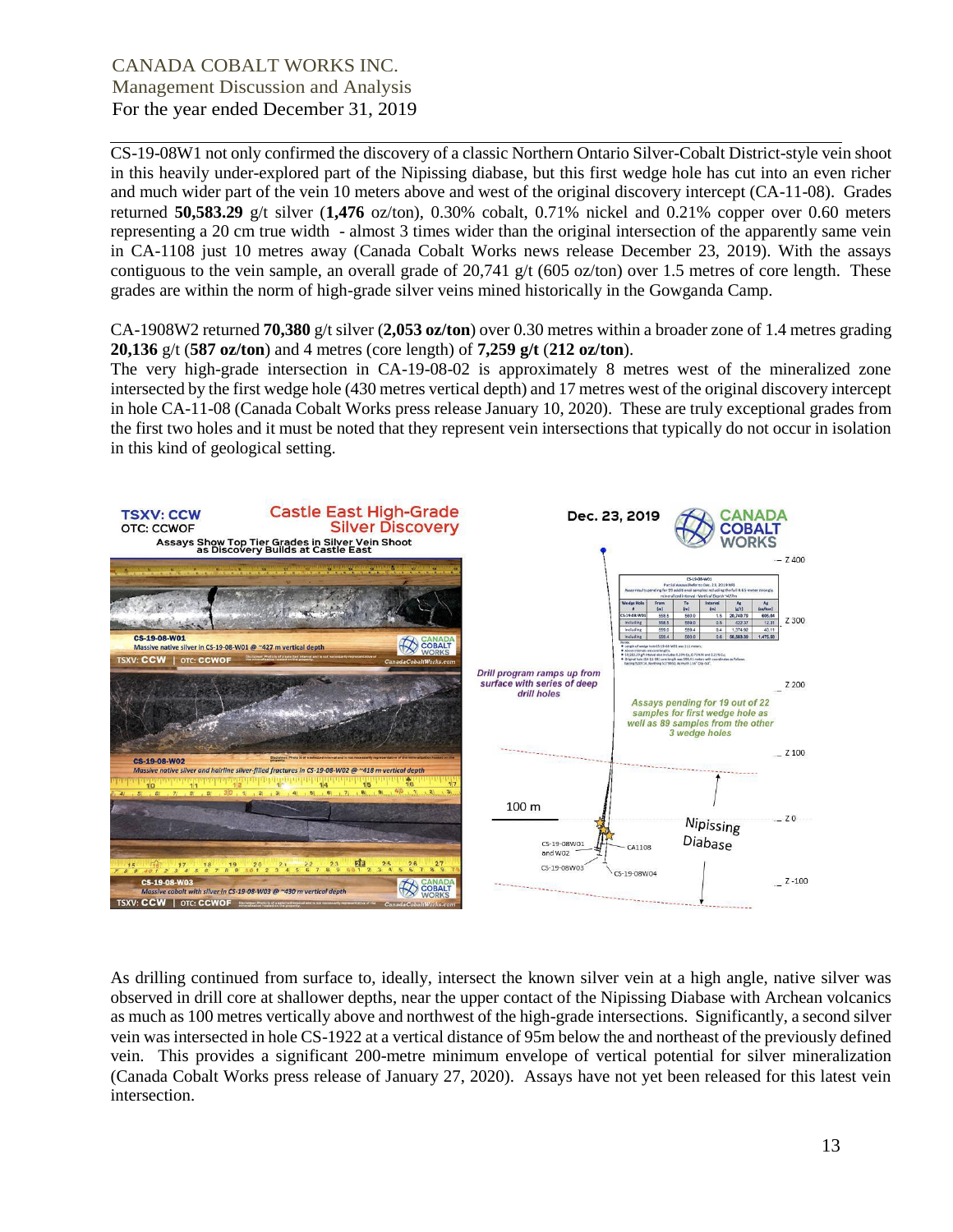Based on reliable historical reports and internal data, management believes Castle East may represent the most significant new grassroots, high-grade silver discovery in the Gowganda Camp - and the broader Northern Ontario Silver-Cobalt District - in at least 40 years, since Agnico Eagle put the Castle mine back into production in 1979 for a decade – financed, primarily, through a new vein discovery at what is currently Shaft #3 owned 100% by Canada Cobalt.

Castle Underground at Shaft No. 3:

Canada Cobalt Works is employing a century-old approach to resource development and mining whereby it drills for structure and mines for grade. The nature of the vein structures in the northern Ontario Cobalt Camp is that multiple high-grade zones can exist within a single structure. Historically, structures were identified by drilling and were then followed by drifting along mineralized areas to develop ore zones.

As stated in 2017, the Company has accessed the first level via a portal at 21m (70 feet) below the shaft collar of its underground mine to sample and begin evaluation of the underground cobalt and silver potential. The first level, the first of eleven levels in all, extends approximately 365 meters (1,200 feet) east-west and 360 meters northsouth. An extensive network of structures and tunnels, developed through a substantial financial investment by various operatorsin the 1900's, remainsin excellent condition and only minor rehabilitation is necessary.

Visible cobalt in veins that pinch and swell and continue intermittently for many tens of metres on the first level has been noted which is consistent with comments in a large amount of invaluable historical Agnico Eagle data acquired by the Company. Agnico Eagle ceased operations at Castle around 1990 due to plunging silver prices.

In 2018, Canada Cobalt Works began an underground program of rehabilitation, underground sampling and diamond drilling. By year-end, the accessible workings as far as the shaft had been rehabilitated and a total of 672 metres were drilled in 57 holes from 6 drill stations.

Initial results reported November 2, 2018 highlighted the first three holes which targeted a vein structure near the adit entrance and attempted to follow the vein from a series of inclinations from approximately the same drill setup downwards towards Level 2. Drilling in these holes exited the vein at depths of 7 meters, 6 meters and 9.25 meters, respectively, reaching a maximum hole length of 30 meters, underscoring the potential to identify additional high-grade mineralization at significantly deeper levels through additional drilling in this area and elsewhere.

Highlights from the first three drill holes are as follows:

- 2.28% cobalt, 261 g/t silver and 1.65% nickel over 7.00 meters in hole CA18-001
- 1.87% cobalt, 4,763 g/t silver, 1.29% nickel and 1.19 g/t gold over 2.54 m in CA18-002
- 3.16% cobalt and 10,741 g/t silver (345 ounces per tonne) over 0.60 meter in hole CA18-003

Additional results were reported February 19, 2019. Although the drilling in 2018 was focused on cobalt mineralization, a number of very significant silver intersections were identified. Drill results also revealed areas overlooked by historical explorers that show potential to host very high-grade "shoots" of silver and cobalt-silver mineralization, mixed with occasional nickel and gold. Reported highlights are as follows:

• New discovery of very high-grade silver vein structures approximately 55 metres southwest of the #3 Shaft where a silver discovery in 1979 put the Castle mine back into production for a decade - CA-18-54 cut 3,213 g/t (93.7 ounces per ton) silver over one metre including 9,816 g/t (286.3 ounces per ton) silver over 0.33 metres starting just 9.71 metres downhole, with the hole drilled across the structure at 25<sup>°</sup> to core axis and then bottoming in high-grade mineralization from 18.84 metres to 20.50 metres;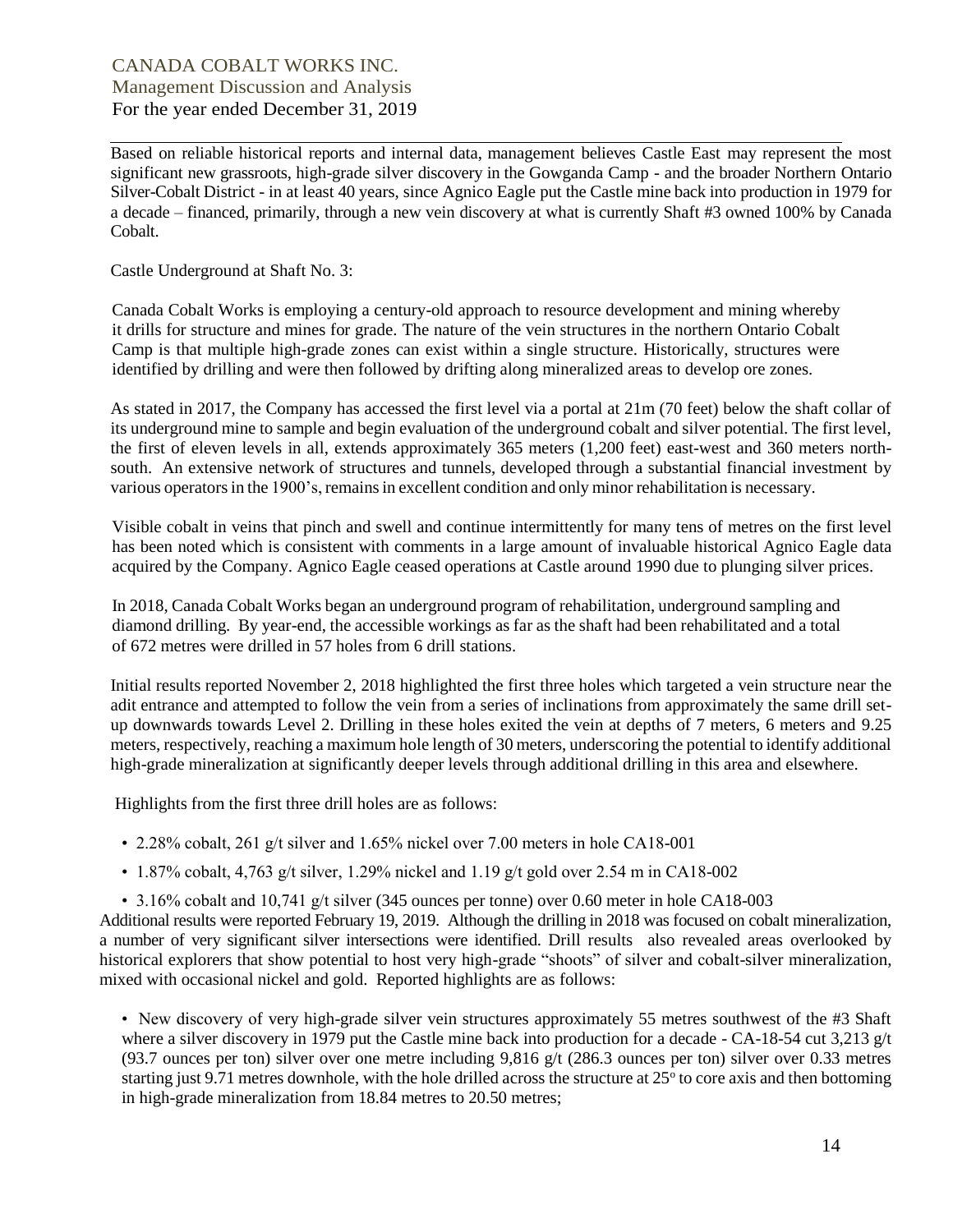• 13,208 g/t (385.2 ounces per ton) silver, 0.67% cobalt and 3.77 g/t gold over half a metre within a broader 5.51 metre zone that also included 1.87% cobalt over 2.54 metres and 2,620 g/t (76.4 ounces per ton) silver over a core length of 5.51 metres starting at just 1.46 metres (CA-18-02, collared near the adit entrance, was drilled perpendicular to the strike of the targeted vein structure, sub-parallel to the dip of the vein);

• All 47 assayed shallow underground test holes intersected cobalt mineralization with an impressive one-quarter of those holes returning high-grade intercepts of 1.05% to 3.7% cobalt over an average core length of 1.77 meters (true widths unknown at this time);

In 2019, a follow-up underground drill program continued with 47 shallow holes totaling 229 metres. These holes were drilled both upwards and downwards from the first level where unexpectedly high-grade gold was identified in addition to high-grade silver, cobalt and nickel values. Highlights reported by the company in a January 3, 2020 press release are as follows:

• 22.7 g/t Au and 1.03% Co in drill hole C-U-19-016 from 3.3m to 3.6m within a broader 2.4-metre core interval grading 5.8 g/t Au and  $0.78\%$  Co (2.4m to 4.8m, drilled upward toward the surface);

• 10.8 g/t Au and 3.4% Co in drill hole C-U-19-005 over 0.33m from 0.67m to 1m within a 1.33 metre interval  $(0.67 \text{m}$  to 2.0m) grading 3.7 g/t Au and 1.3% Co (drilled down into the floor, collared approximately 4 m west and 4.3 m south of C-U-19-016);

• three distinct intervals in C-U-19-006: 4,970 g/t Ag (144.9 oz/ton) and 0.40% Co over 0.6 metres (1.2m to 1.8m); then 1.6% Co and 1.1% Ni over 0.6m (1.8m to 2.4m); and 2.9% Co, 3.7% Ni and 0.89 g/t Au over 0.6m (4.8 m to 5.4 m), all in drill hole C-U-19-006 (drilled down into the floor from the same set-up as C-U-19-005 but intersecting a different part of the vein);

• 3.2% Co, 102 g/t Ag and 3.0% Ni over 0.3m (0.9m to 1.2m) in drill hole C-U-19-002 within 1.5m (0.0m to 1.5m) grading 1.7% Co and 1.6% Ni (drilled down into the floor from the same set-up as holes #5 and #6 but at a different angle);

• Cobalt mineralization was intersected in 13 out of the 16 holes included in this release with 7 of those short test holes returning intervals >1% cobalt. Cobalt grades reported from the first level of the Castle mine, previously only exploited for its native silver, are considered very high in a global context.

Re-2OX process:

In May 2017, the Company commenced a program to create a suite of value-added, client-specific cobalt product test samples sourced from material to be extracted during upcoming underground sampling and drilling at its 100% owned, past-producing, high-grade Castle silver mine at Gowganda, Ontario. (Press Release May 1, 2017). Battery manufacturers will be the target market for the planned test samples which will be cobalt salts (powder) with a range of purities. Canada Cobalt Works' unique 100%-owned hydrometallurgical process, now known as Re-2OX, was developed by President and CEO Frank Basa in conjunction with the National Research Council during the Castle mine's last production cycle and has been optimized since then. Re-2OX is extremely adaptable as it's designed for high recovery of multiple metals and elements from all feeds with varying chemistries. In addition, CSR (now CCW) is carrying out advanced-stage testing through SGS Lakefield to evaluate the amenability of the process for efficient recycling of spent Lithium-ion batteries.

The company announced (August 15, 2018 press release) that, through its proprietary Re-2OX process at SGS Lakefield, the Company has produced the first-ever premium-grade cobalt sulphate from its 100%-owned Castle mine while also moving toward the creation of nickel-manganese-cobalt battery grade formulations. Pilot plant production of cobalt-nickel-rich gravity concentrates at the Castle mine, now underway, will allow for a scalingup of the Re-2OX process.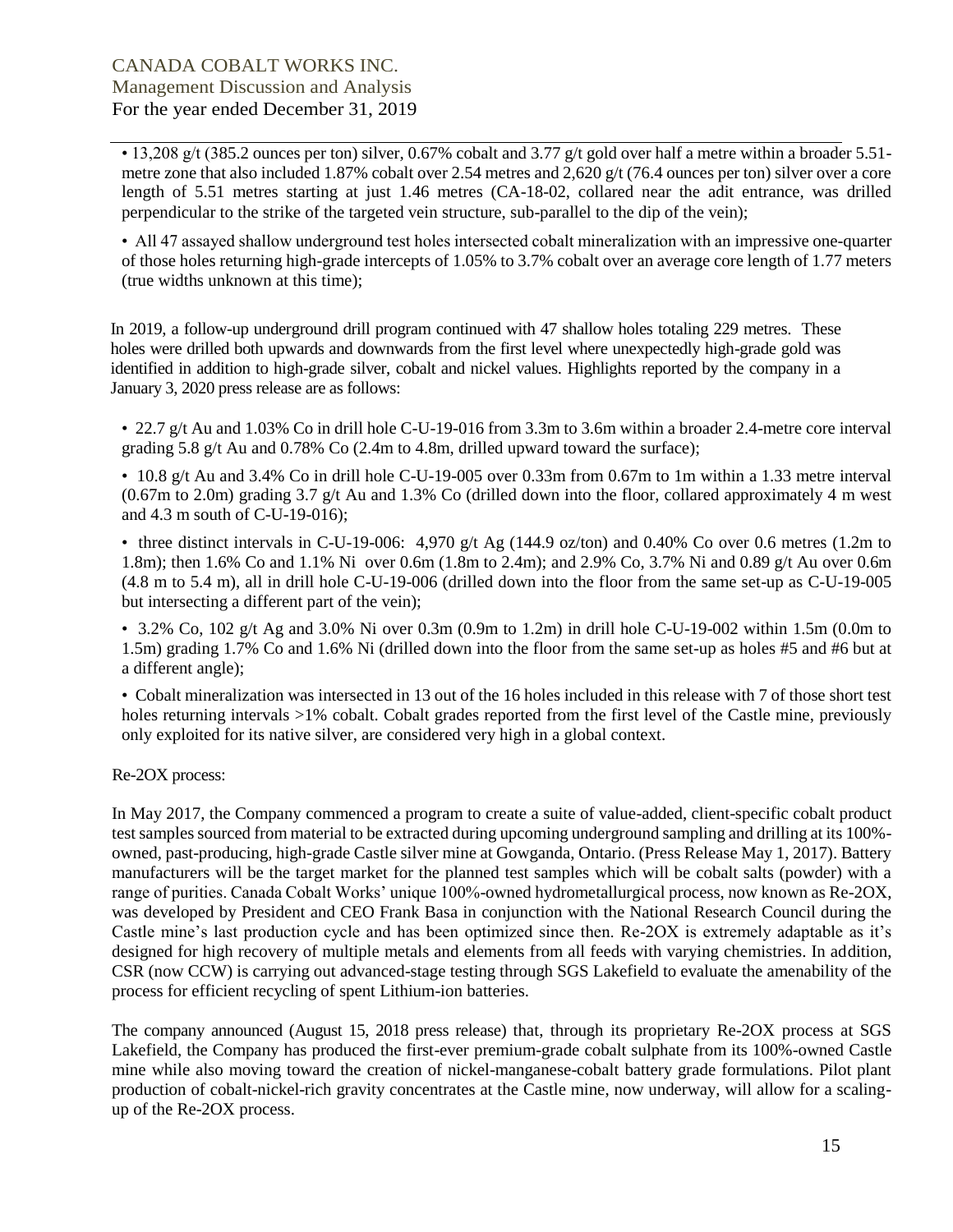• Canada Cobalt's vertically integrated, environmentally green Re-2OX process at SGS has produced a technical-grade cobalt sulphate hexahydrate at 22.6%, directly from cobalt-rich gravity concentrates produced from the first level of the Castle mine in the prolific Northern Ontario Cobalt Camp (bypassing the smelting process);

• The 22.6% grade exceeds the technical specifications of cathode producers in Asia who are in discussions with the company's marketing representative in that region to evaluate Canada Cobalt's sample product for potential battery sector use (Re-2OX will meet client specific purities);

• The very adaptable Re-2OX process will now create a Canada Cobalt suite of nickel-manganese-cobalt (NMC) battery-grade formulations using an additive approach where necessary.

Through the expertise of Dr. Ron Molnar and the team at SGS in Peterborough, Canada Cobalt has broken new ground as a technology leader in Canada's most prolific Cobalt district. We've now demonstrated that from concentrate produced from the Castle mine, we can create a premium grade end product (cobalt sulphate) without a smelting process. This is a testament to the efficiency and effectiveness of Re-2OX - a process that's very amenable to scaling up. Cobalt, nickel and manganese recoveries from the concentrate using Re-2OX were 99%, 81% and 84%, respectively, while 99% of the arsenic was removed (refer to May 31, 2018, news release).

The company provided an update on April 30, 2019 stating that they had made important breakthroughs in its proprietary and environmentally green Re-2OX process for the recovery of cobalt, precious metals and base metals and offered the following highlights:

• Further optimization of Re-2OX has enabled SGS Lakefield in Peterborough, Ontario, to recover silver and copper for the first time while also increasing recovery rates for cobalt and nickel (refer to May 31, 2018, news release);

• In refining the Re-2OX process through a one-step leach extraction, overseen by Canada Cobalt adviser Dr. Ron Molnar, SGS has recovered >99% cobalt, >99% silver, 99% nickel and 99% copper while removing 99% of arsenic from a composite of gravity concentrates;

• The gravity concentrates were from Castle mine waste material and graded 10.2% cobalt, 11,000  $g/t$  silver, 0.26% copper, 1.49% nickel and 45.1% arsenic.

Canada Cobalt Works is encouraged by the fact that SGS has demonstrated that the Re02OX process can, very efficiently, recover a broad set of metals from arsenic-rich material, ranging from low-grade to high-grade thus further de-risking the Castle Mine project and expanding opportunities to build shareholder value. Additionally, the Re-2OX optimization will recovery gold.

On May 7, 2019, the company announced having entered into a non-binding Memorandum of Understanding (MOU) with Global Energy Metals (TSXV: GEMC) that allows for cobalt-nickel-copper-bearing mineralized material from the GEMC's Lovelock mine and Treasure Box Property to be put through the Re-2OX Process in order to confirm efficient battery metal extraction and create a battery grade test product.

Canada Cobalt is to supervise the program, protecting its intellectual property, and will be paid a \$200,000 upfront first-stage Re-2OX fee, with costs related to sampling and lab work to be borne by GEMC (maximum \$100,000). The companies may broaden their relationship.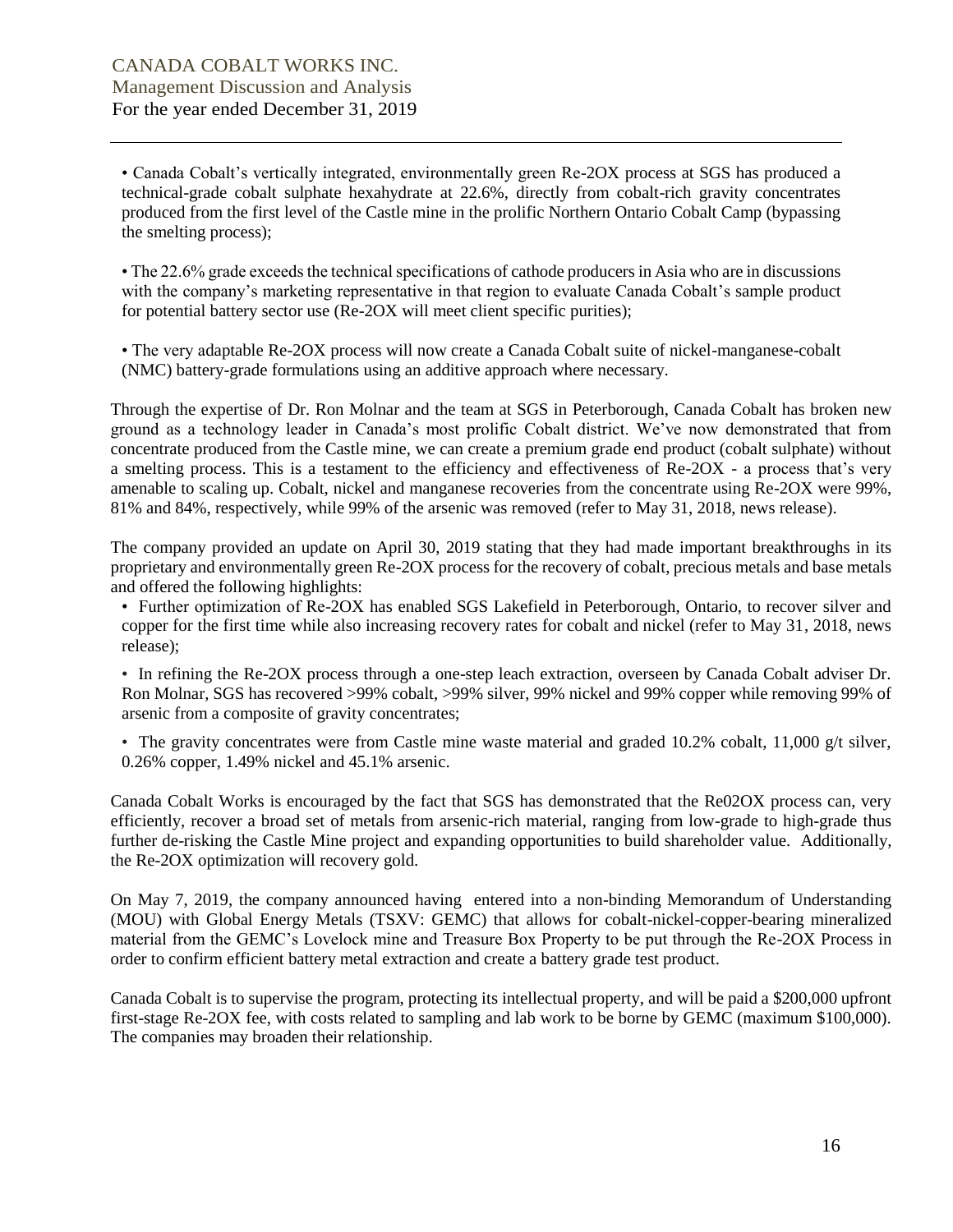Metallurgical test work:

The Company received encouraging assay test results in November 2016 for tailings grab samples collected at Castle and Beaver. Highlights of the assay results include: 134.78 g/t silver and 1.124 g/t gold at the Beaver Silver Mine; and 91.36 g/t silver at the Castle Silver Mine. Details of the assay results were reported in the November 29, 2016 news release. The samples of these metallurgical tests may not be representative of the mineralization hosted in the waste and tailings and further work will be undertaken.

The Company announced, on January 31, 2017, preliminary results from bench-scale metallurgical flotation and gravity test work carried out at SGS Canada laboratories in Quebec City, Canada using about 100 kilograms of tailings and mineralized rock samples. The test program was aimed at evaluating the potential recovery of silver and cobalt from mineralized-material surface rock samples and tailings collected at the historic past-producing Beaver Mine in Cobalt, Ontario and tailings from Castle Mine in Gowganda, Ontario. Tailings samples from Castle and Beaver were tested using a gravity separation process. Beaver mineralized material samples were tested using a flotation process. The Company plans to undertake additional metallurgical testing for the optimization of grind and reagents.

Silver and cobalt recoveries, of 98.5% and 70.5% respectively, produced an extremely high concentrate grade of 11,876 grams per tonne silver and 10.5% cobalt using a simple flotation process. The initial mineralized-material surface rock sample - a composite collected from the Beaver Mine waste pile - assayed 2,064 grams per tonne silver and 5.62% cobalt. Silver and cobalt concentrate grades produced from the Beaver and Castle Mines tailings were 1,379 grams per tonne Ag and 0.04% Co and 308 grams per tonne Ag and 0.08% Co respectively, using a simple gravity process. Head assays were 108 grams per tonne Ag with 0.02% Co and 123 grams per tonne Ag with 0.01% Co respectively.

CCW reported on May 31, 2018 on the ongoing test work at SGS Lakefield in Peterborough, Ontario, where the environmentally green Re-2OX process was used to recover 99% of cobalt and 81% of nickel from a composite of gravity concentrates while also removing 99% of the arsenic - a long-time issue in this cobalt-rich district. Testing and optimization continue.

The gravity concentrates graded 9.25% cobalt, 5.65% nickel, 9,250 g/t silver and 49.9% arsenic. Further updates were provided in a press release on August 15<sup>th</sup>, 2018 announcing that the company, through its proprietary Re-2OX process at SGS Lakefield, has produced the first-ever premium-grade cobalt sulphate from its 100%-owned Castle mine. The Company has now demonstrated that, from concentrate produced from the Castle mine, it can create a premium grade end-product (cobalt sulphate) without a smelting process. This is a testament to the efficiency and effectiveness of Re-2OX, a process that's very amenable to scaling up. Highlights from August 15, 2018 include:

• Canada Cobalt's vertically integrated, environmentally green Re-2OX process at SGS has produced a technical grade cobalt sulphate hexahydrate at 22.6%, directly from cobalt-rich gravity concentrates produced from the first level of the Castle mine in the prolific Northern Ontario Cobalt Camp (bypassing the smelting process);

• The 22.6% grade exceeds the technical specifications of cathode producers in Asia who are in discussions with the company's marketing representative in that region to evaluate Canada Cobalt sample product for potential battery sector use (Re-2OX will meet client specific purities);

• The very adaptable Re-2OX process will now create a Canada Cobalt suite of nickel-manganese-cobalt (NMC) battery grade formulations using an additive approach where necessary.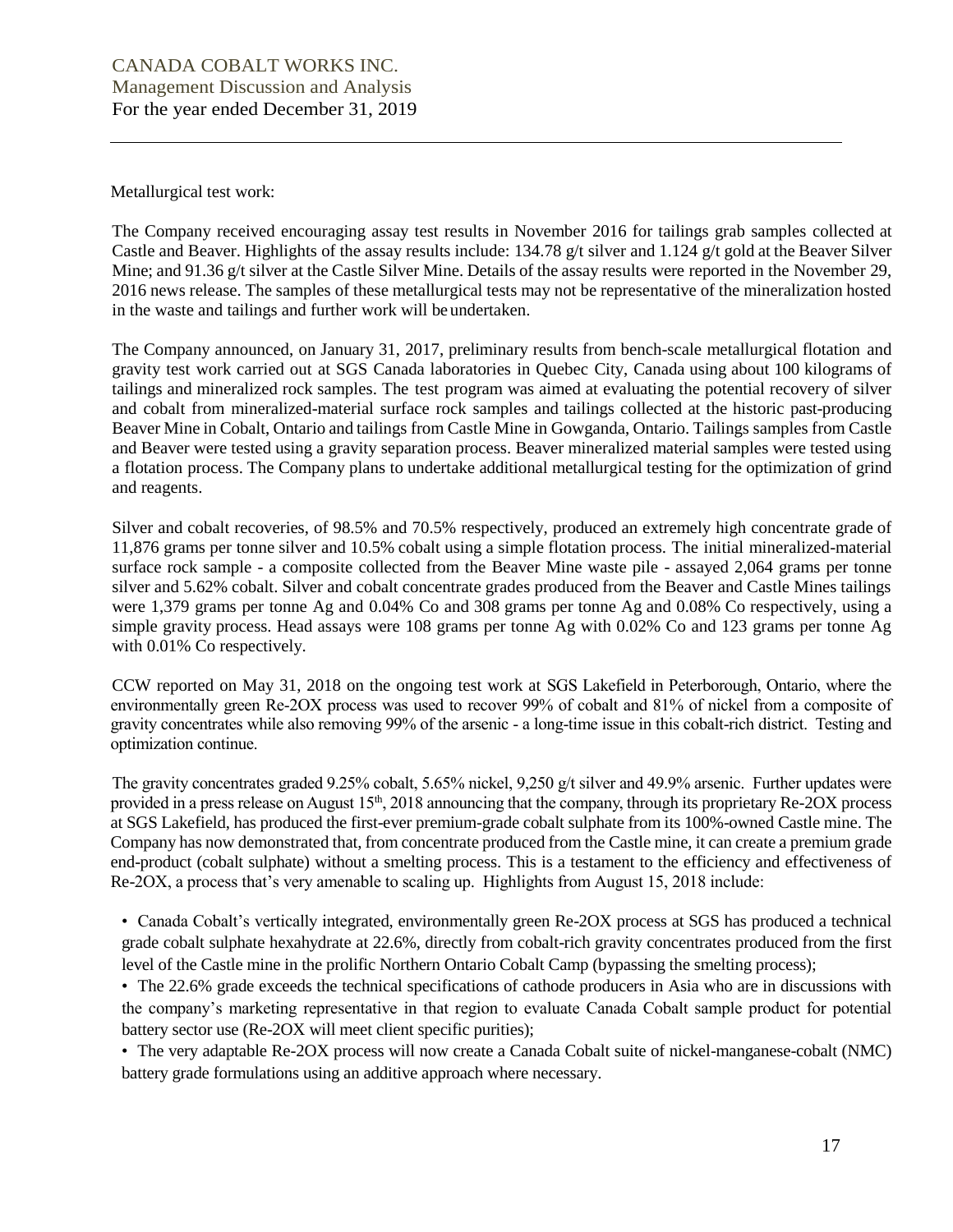The Company considers the tailings very prospective for high-grade silver and other metals, including gold and cobalt, based on historical records and recent results from SGS Lakefield which has produced a gravity concentrate from the tailings grading 389 g/t silver, 0.63 g/t gold and 0.20% cobalt (Canada Cobalt Works press release March 1, 2019). The Company feels that the tailings "problem" in Northern Ontario's historic silver-cobalt mining district should be seen as a tailings "opportunity" and the Company's intention is to capture that opportunity for its shareholders. This undertaking forms part of the Advanced Exploration permit ongoing amendment process.

The updated tailings program will initially target silver and gold and will be optimized through the Re-2OX process to recover other metals including cobalt, nickel and copper. It will also be used as a template by the Company for similar potential initiatives in Gowganda and elsewhere in the broader region where innovative approaches to decades-old tailings issues can deliver important environmental solutions as well as potential business growth opportunities. Highlights from the March 2019 press release include:

• Canada Cobalt has acquired gravity separation spiral concentrators, made by Mineral Technologies of Australia, for test work which is being undertaken to complete a flow sheet for a pilot plant that can treat a minimum of 600 tonnes of tailings per day;

• Mineral Technologies' spiral concentrators are designed to be highly efficient and easy to install, featuring minimal maintenance requirements and high recoveries;

• The stamp mill coarse tailings from early  $20<sup>th</sup>$  century mining at Castle will be processed underground at the Castle mine near the #3 Shaft in a wide-open area on the first level;

• The stopes on the first level will be fully cleaned out and back-filled (cemented) with the tailings waste from the high-grade concentrate created underground.

On May 24, 2019, the Company reported the results of SGS Lakefield's metallurgical test work which has demonstrated that historic stamp mill tailings at Canada Cobalt's Castle mine are amenable to flotation and leaching, enhancing potential recoveries and creating an opportunity for a direct shipping precious metal concentrate in addition to a Re-2OX cobalt sulphate.

• SGS has produced a high-purity flotation silver concentrate grading 18,486 grams per tonne (539.17 ounces per ton) from a gravity concentrate of a 120-kilogram sample from the Castle mine's historic tailings pond with a calculated head assay of 459 g/t silver

• Optimization is expected to increase the 70% recovery rate

The aim of the proposed tailings program is to produce a high-purity, direct-shipping precious metal concentrate (silver and gold), while Canada Cobalt's proprietary Re-2OX Process would be used to convert a cobalt concentrate into a cobalt sulphate.

Temiskaming Testing Laboratories (TTL):

The Company announced on October 10, 2019 that it had signed a binding Letter of Intent (LOI) to acquire the assets of PolyMet Resources Inc., owner of PolyMet Labs – an ISO-certified laboratory – being the only permitted and operating mineral and precious metal processing facility in Northern Ontario's Silver-Cobalt camp. The transaction is believed to offer multiple immediate and long-term advantages including a bullion furnace to pour payable silver and gold dore bars, and a 23,400 sq. foot facility with district leading sampling and analytical capabilities that can also host the Company's proprietary and environmentally friendly Re-2OX Process.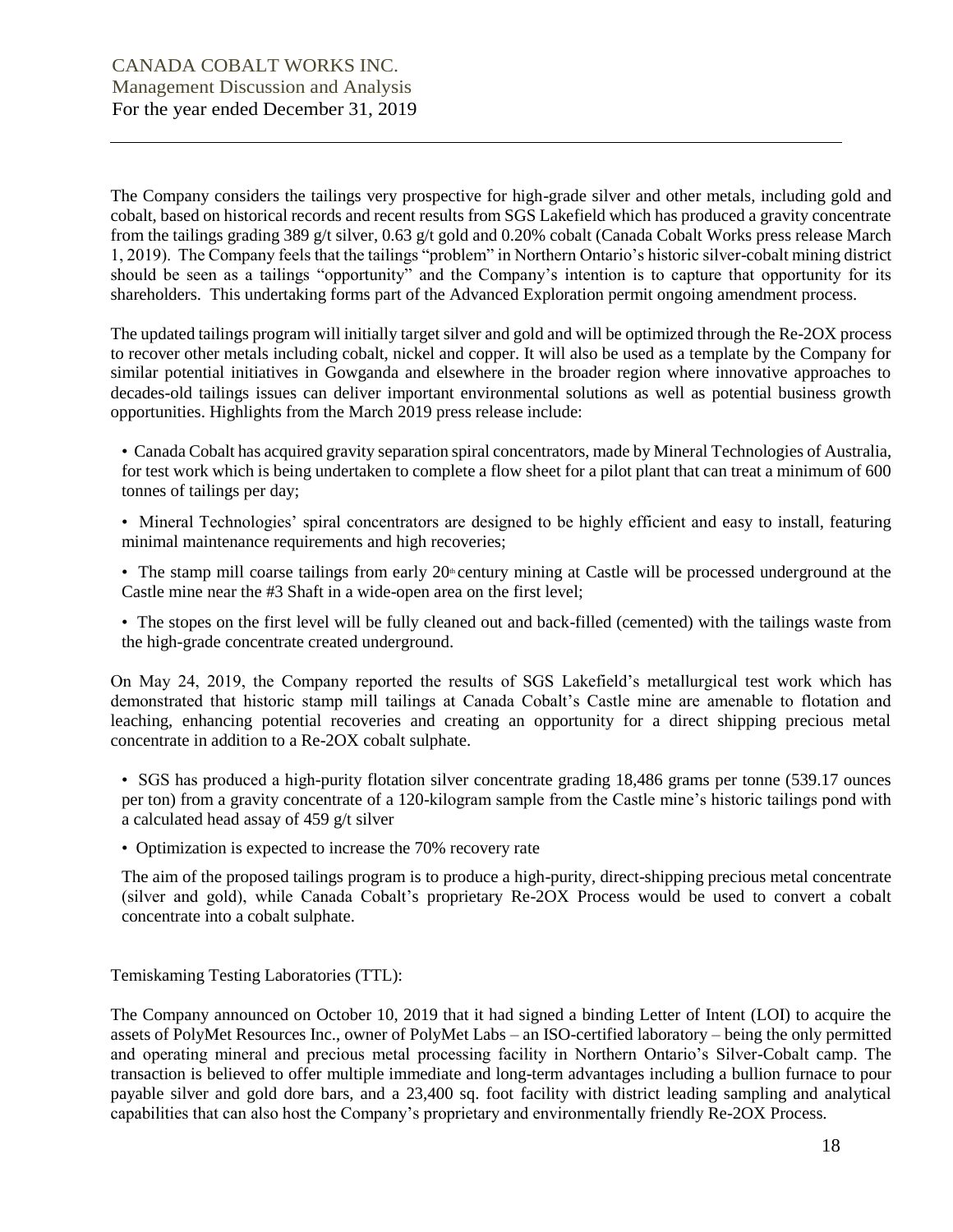• The lab and mineral processing facility will become the new headquarters of Canada Cobalt Works and is located in the town of Cobalt, immediately adjacent to a rail line and just a short distance from the Company's Castle mine and Beaver Property;

• This well-established sampling and analytical facility, specializing in high-grade mineralization, provides commercial assaying, crushing, screening, grinding, bulk sampling, upgrading and smelting services all in one location, driving multiple revenue streams at a time when gold prices in Canadian dollars have hit new record highs.

This deal builds dramatically on Canada Cobalt's current competitive advantages and opportunities - technological, on the ground and underground - in a rejuvenated silver-cobalt district recognized as the birthplace of Canadian hard rock mining. With such a unique and fully operational facility in the town of Cobalt, so close to the Castle mine and other properties, Canada Cobalt achieves a key goal of becoming a vertically integrated leader in Canada's silver-cobalt heartland while it also exploits a powerful new cycle in precious metals.

Bullion pouring, bulk sampling, and commercial assaying are PolyMet's three key immediate profit centers that merge with Canada Cobalt, creating powerful new synergies. Hosting Re-2OX and accelerating the development of such a unique and environmentally friendly process at this facility is a major coup for the town of Cobalt and the broader district.

On January 10, 2020 the Company announced that it intends to close its deal to acquire the PolyMet facility. The Transaction provides Canada Cobalt with multiple immediate and long-term advantages as a fully integrated leader in Canada's Silver-Cobalt heartland. Canada Cobalt's newly-formed wholly-owned subsidiary, Temiskaming Testing Laboratories Inc. ("TTL"), and PolyMet Resources Inc. ("PolyMet") have entered into a definitive asset purchase agreement dated January 8, 2020 (the "Purchase Agreement") pursuant to which TTL has agreed to purchase substantially all of the assets of PolyMet. The Transaction is subject to standard closing conditions, including approval by the TSX Venture Exchange.

#### **Beaver and Violet Properties, Ontario, Canada**

Canada Cobalt Works Inc. owns a 100% interest to an area of approximately 20 acres (Beaver Property) and 39.07 acres (Violet Property) in Coleman Township, Ontario. The property is subject to a 3% net smelter return royalty, and the Company may purchase each 1% of the NSR royalty for \$1.5 million. The Company has met all the obligations of the Option and has had the ownership of the Patents transferred to Castle Silver Resources.

The Company has released results of a high definition mineralogy study and some scoping level flotation and gravity separation tests done by SGS Lakefield on samples from its Beaver Silver Property, located 15 kilometres east of the historic silver camp in Cobalt, Ontario. See Gold Bullion Development Corp.'s Press Release dated February 14, 2013 on the company's website.

The test work above was based on a 20-kilogram sample from 400 kilograms of cobalt-nickel sulfide material hand-cobbed from the historic waste pile at the Beaver Silver Mine. The sample used in this test program, has an average calculated assay of 7.98 percent Cobalt, 3.98 percent Nickel and 1246 grams per tonne silver. Combined gravity-flotation recoveries from the limited test program yielded 64.2 percent for cobalt, 61.2 percent for nickel and 92.0 percent for silver.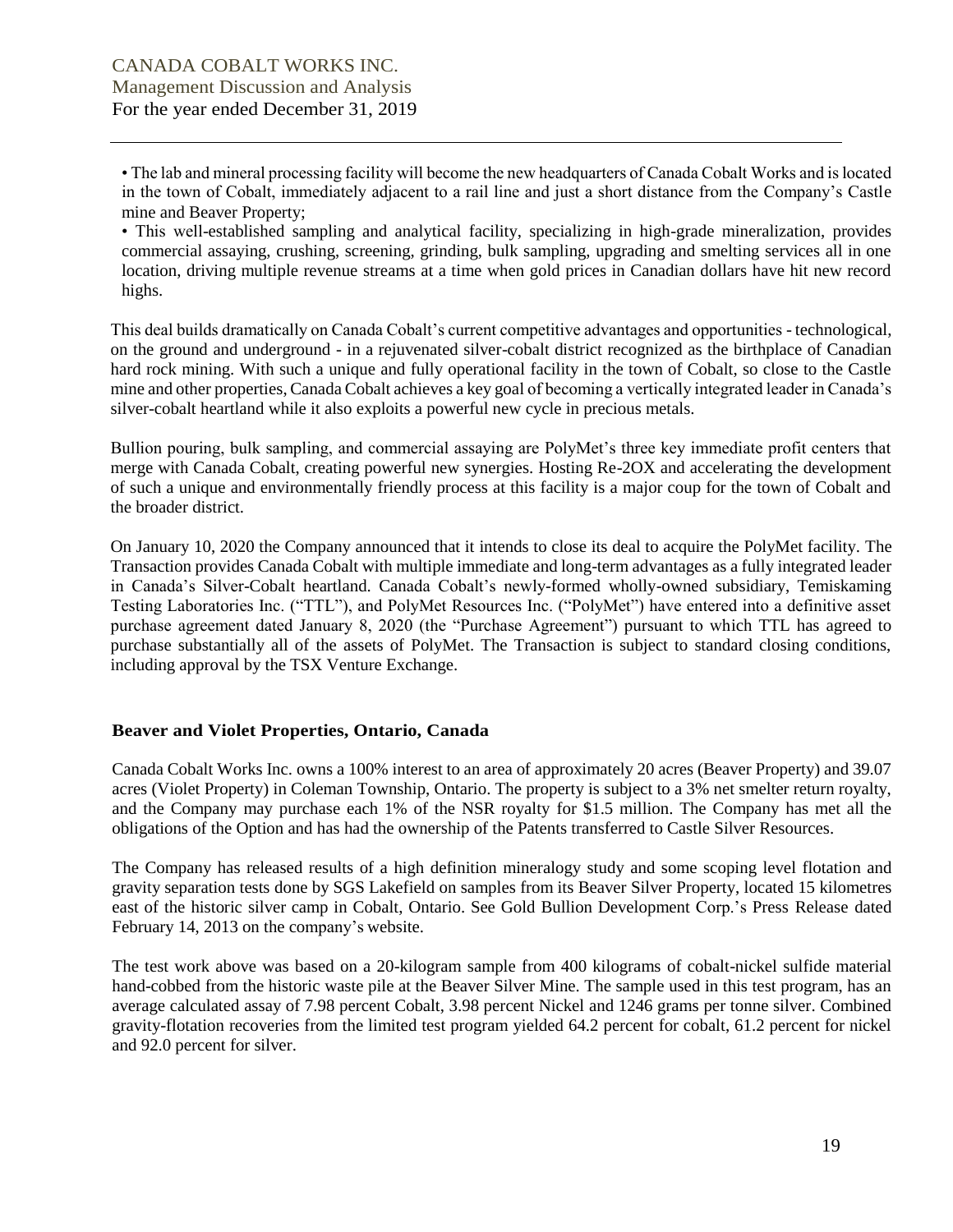The Company announced, on January 31, 2017, preliminary results from bench-scale metallurgical flotation and gravity test work carried out at SGS Canada laboratories in Quebec City, Canada. The test program was aimed at evaluating the potential recovery of silver and cobalt from mineralized-material surface rock samples and tailings collected at the former historic producing Beaver Mine in Cobalt, Ontario and tailings from Castle Mine in Gowganda, Ontario.

Silver and cobalt recoveries, of 98.5 percent and 70.5 percent respectively, produced an extremely high concentrate grade of 11,876 grams per tonne silver and 10.5 percent cobalt using a simple flotation process. The mineralizedmaterial surface rock sample was a composite collected from the waste pile assaying 2,064 grams per tonne silver and 5.62 percent cobalt at the Beaver Mine. Silver and cobalt concentrate grades produced from the Beaver and Castle Mines tailings were 1,379 grams per tonne Ag and 0.04 percent Co and 308 grams per tonne Ag and 0.08 percent Co respectively, using a simple gravity process. Head assays were 108 grams per tonne Ag with 0.02 percent Co and 123 grams per tonne Ag with 0.01 percent Co, respectively. The metallurgical tests were conducted at SGS Canada Inc. laboratories in Quebec City using about 100 kilograms of tailings and mineralized rock samples. Tailings samples from Castle and Beaver were tested using a gravity separation process. Beaver mineralized material samples were tested using a flotation process.

Developments in mobile phone use and renewable energy, including solar and electric car batteries, are strongly supportive of demand and pricing for cobalt and silver. This opens up an opportunity to re-evaluate former silvercobalt producing mine sites with positive results.

Mining at Beaver and Castle took place in the early 1900s and at Castle again in the 1980s when extraction processes were not as advanced as they are today. It may now be economically viable to extract silver and cobalt from what was left behind, including old mine tailings and waste and other rock piles on the surface, as a first phase of production at the properties. These latest test results support previous test findings at the Castle and Beaver mine sites. In 2013, a hand-cobbed 20 kg geological test sample from the historicwaste pile at the Beaver Silver Mine had an average calculated assay of 7.98% cobalt, 3.98% nickel and 1,246 grams (g/t) silver. Details were reported when Granada Gold Mine Inc. (formerly Gold Bullion Development Corp.) owned the property in a news release February 14, 2013.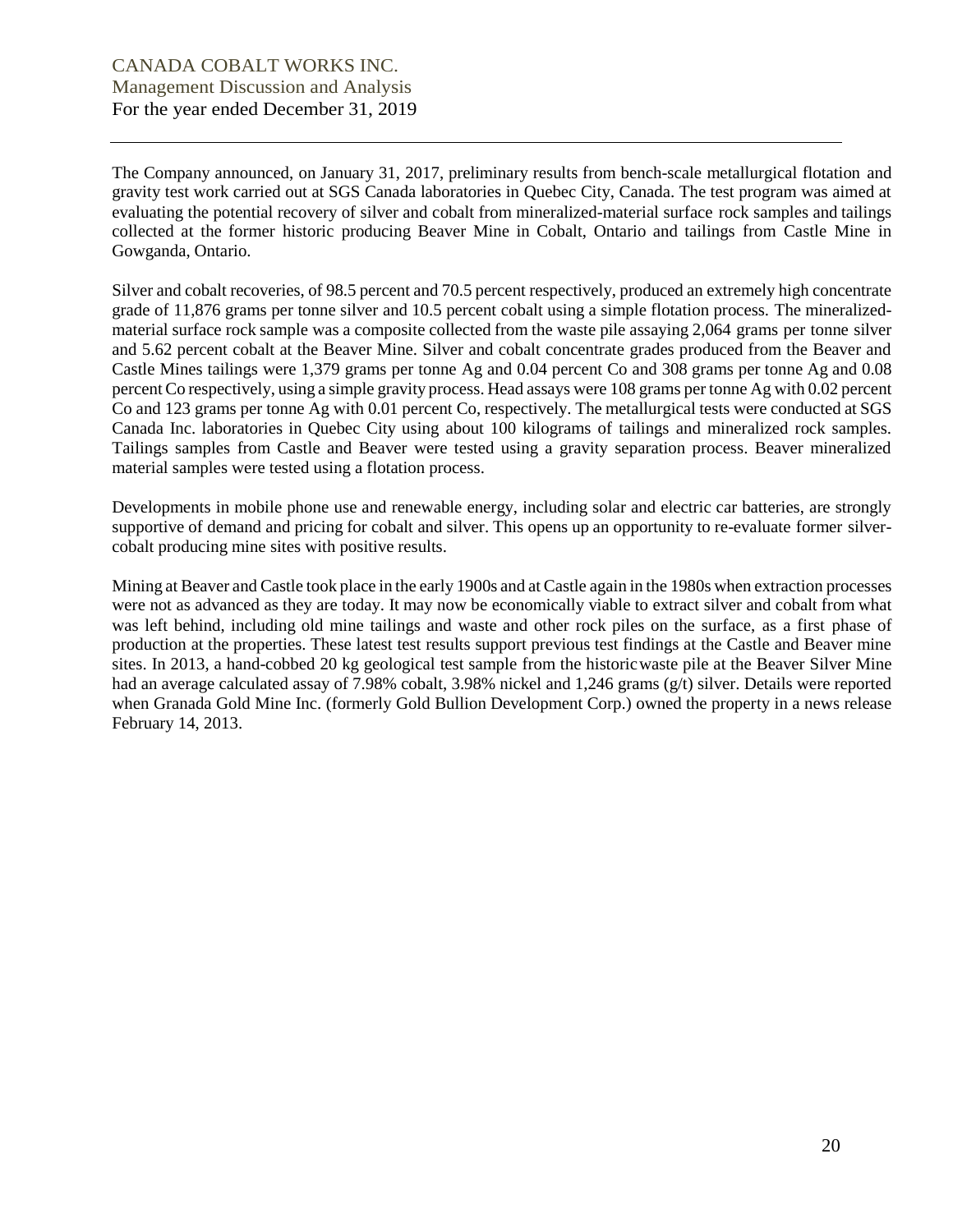# **Results of Operations**

A summary of the Exploration Expenses for the year ended December 31, 2019 and 2018 are as follows:

|                                    | 2019 |           | 2018        |  |
|------------------------------------|------|-----------|-------------|--|
| Acquisition                        | \$   | 86,350    | \$          |  |
| Assays and testing                 |      | 71,339    | 106,452     |  |
| Depreciation                       |      | 71,834    | 39,418      |  |
| <b>Drilling</b>                    |      | 266,122   | 1,270,944   |  |
| Equipment                          |      | 444,401   | 314,998     |  |
| <b>Facility expense</b>            |      | 249,914   | 251,264     |  |
| Feasibility and scoping study      |      | 126,219   |             |  |
| Geology, geophysics and surveys    |      | 212,175   | 337,537     |  |
| Labour                             |      | 307,757   | 65,538      |  |
| Project management and engineering |      | 363,283   | 335,932     |  |
| Royalties                          |      | 15,000    | 15,000      |  |
| Taxes, permits and licensing       |      | 46,715    | 23,863      |  |
| Travel                             |      | 19,652    | 35,189      |  |
|                                    | \$   | 2,280,761 | \$2,796,135 |  |

A summary of the Corporate Expenses for the year ended December 31, 2019 and 2018 are as follows:

|                                                                  |    | 2019             |   | 2018              |  |
|------------------------------------------------------------------|----|------------------|---|-------------------|--|
| Advertising and promotion expenses<br>General and administration | \$ | 93,705<br>92,265 | S | 453,753<br>97,788 |  |
| Professional fees                                                |    | 792,124          |   | 828,818           |  |
| Filing costs and shareholders' information                       |    | 147,233          |   | 155,066           |  |
| Travel                                                           |    | 101,323          |   | 209,400           |  |
|                                                                  |    | \$1,226,650      |   | 1,744,825         |  |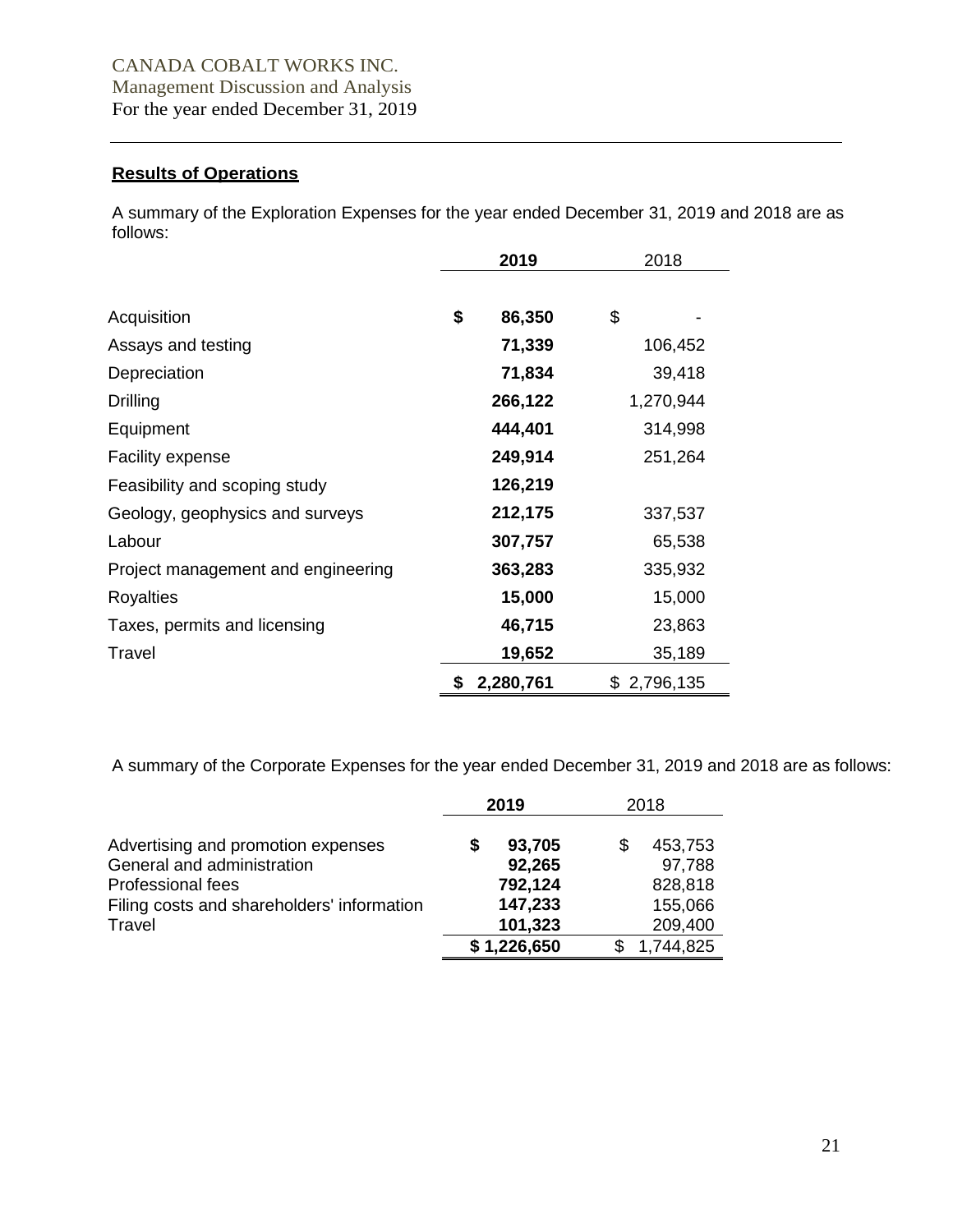# **Liquidity and Capital Resources**

Cash totaled \$685,715 as at December 31, 2019, compared to \$281,659as at December 31, 2018. Working capital at December 31, 2019 was \$229,523 compared to a deficit of \$424,680 as at December 31, 2018.

There can be no assurance that the Company will be successful in its efforts to arrange additional financing on terms satisfactory to the Company. If additional financing is raised by the issuance of shares from the treasury of the Company, existing shareholders ownership may be diluted.

As an exploration stage Company without a revenue stream, the Company budgets and plans exploration and administrative expenses, and closely monitors its monthly expenditures, investments and cash position.

## **Selected Annual Information**

The following table provides a brief summary of the Company's financial operations for the last three fiscal years.

|                       | Year Ended    | <b>Year Ended</b> | Year Ended    |  |
|-----------------------|---------------|-------------------|---------------|--|
|                       | December 31,  | December 31,      | December 31,  |  |
|                       | 2019          | 2018              | 2017          |  |
| <b>Total Net Loss</b> | (\$4,920,525) | (\$6,685,952)     | (\$3,966,947) |  |
| Net Loss per share    | (\$0.06)      | (\$0.10)          | (\$0.09)      |  |
| <b>Total Assets</b>   | \$1,149,182   | \$592,446         | \$680,160     |  |

|                              | Dec 31,<br>2019                       | Sep 30.<br>2019 | Jun 30.<br>2019   | Mar 31.<br>2019   | Dec 31,<br>2018 | Sep 30.<br>2018 | Jun 30.<br>2018 | Mar 31.<br>2018 |
|------------------------------|---------------------------------------|-----------------|-------------------|-------------------|-----------------|-----------------|-----------------|-----------------|
| Revenue<br>Net (Profit) Loss | $\overline{\phantom{a}}$<br>2,825,830 | 760.352         | $\sim$<br>457.587 | $\sim$<br>876.756 | -<br>2.322.823  | 2.215.317       | 1.590.351       | 557.461         |
| Loss per share               | 0.03                                  | 0.01            | 0.01              | 0.01              | 0.03            | 0.03            | 0.02            | 0.00            |

The Company's level of activity and expenditures during a specific quarter are influenced by the availability of working capital, the availability of additional external financing, the time required to gather, analyze and report on geological data related to mineral properties, the results of the Company's prior exploration activities on its properties and the amount of expenditure required to advance its projects.

# **Outstanding share Data**

The Company's authorized capital is an unlimited number of common shares without par value. As at the date of this report there were 90,275,528 shares issued and outstanding. The Company had 10,126,856 share purchase warrants outstanding. Each warrant entitles the holder to purchase one common share at a price of \$0.10 - \$0.90 per share until December 4, 2021. Stock options outstanding total 8,073,000 are exercisable for common shares at \$0.05 - \$0.70 per share until December 5, 2024.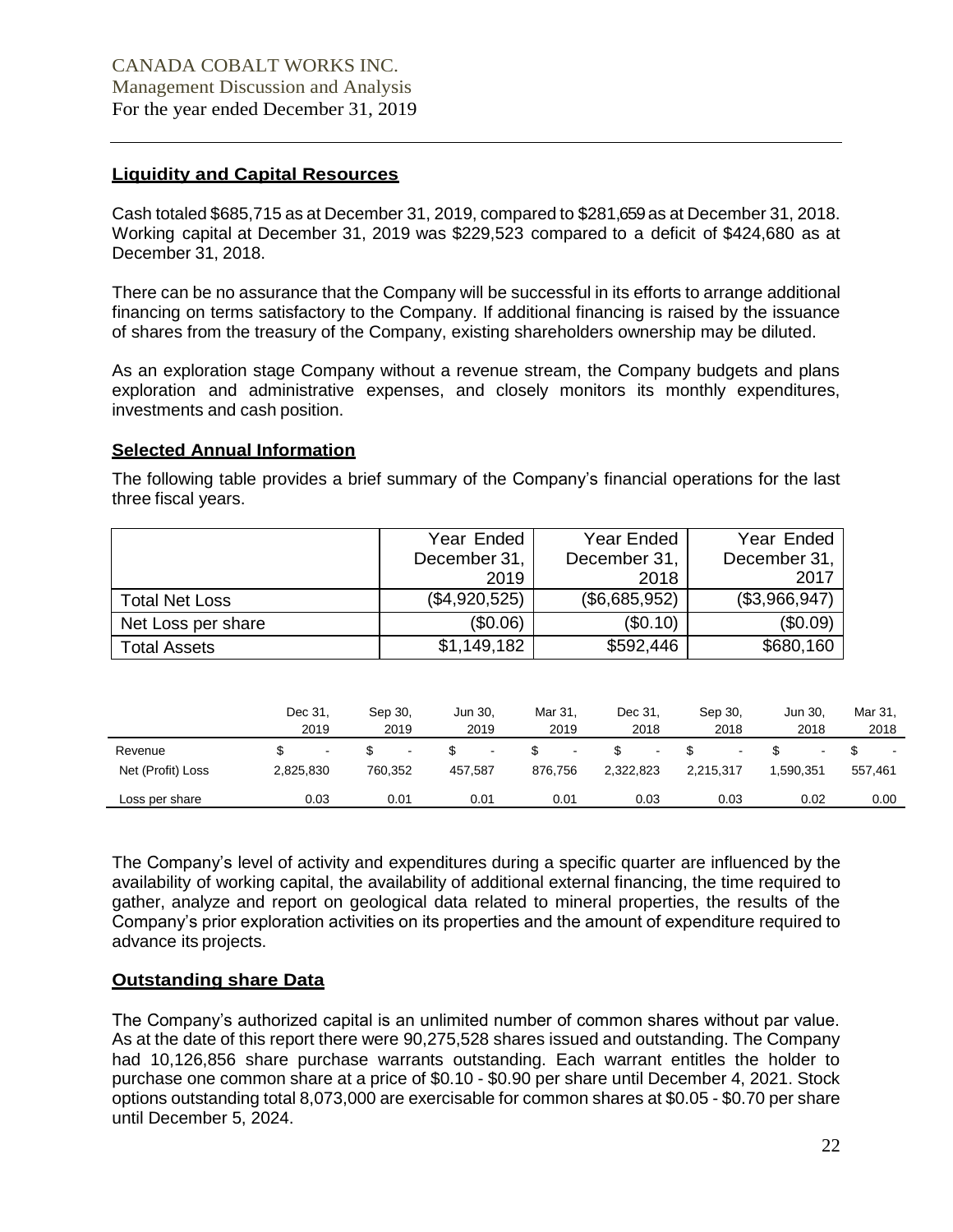# **Related Party Transactions**

The Company has entered into agreements with officers of the Company and private companies controlled by officers and directors of the Company for management consulting, geological consulting and other services required by the Company.

In accordance with IAS 24, key management personnel are those persons having authority and responsibility for planning, directing and controlling the activities of the Company directly or indirectly, including any directors (executive and non-executive) of the Company.

The remuneration of officers and directors of the Company for the year ended December 31, 2019 was \$364,814 (2018 - \$267,776) of consulting fees and share based payments valued at \$245,680 (2018  $-$  \$NIL).

There were no Directors' fees paid to members of the Board of Directors for the years ended December 31, 2019 and 2018.

## **Off-Balance Sheet Arrangements**

There are no off-balance sheet arrangements as at December 31, 2018.

## **Financial Instruments and Risk Factors**

The Company's financial instruments consist of cash, other receivables, trade payables and other payables.

- 1. Risk management and hedging activities In the normal course of operations, the Company is exposed to various financial risks. Management's close involvement in the operations allows for the identification of risks and variances from expectations. The Company does not meaningfully participate in the use of financial instruments to control these risks. The Company has no designated hedging transactions. The financial risks and management's risk management objectives and policies are as follows:
	- a. Currency risk As the Company transacts business in Canadian dollars, there is minimal foreign currency risk at December 31, 2018 and 2017.
	- b. Price risk The Company is exposed to price risk with respect to commodity prices. As the Company is not a producing entity, this risk does not currently affect earnings, however, the risk could affect the completion of future equity transactions. The Company monitors commodity prices of precious metals and the stock market to determine the timing, nature and extent of equity transactions.
	- c. Credit risk Credit risk is the risk of loss associated with counterparty's inability to fulfill its payment obligations. The Company is exposed to credit risk on its cash. The Company has deposited its cash with reputable financial institutions, from which management believes the risk of loss is minimized. As at December 31, 2018 cash was held with major Canadian financial institutions.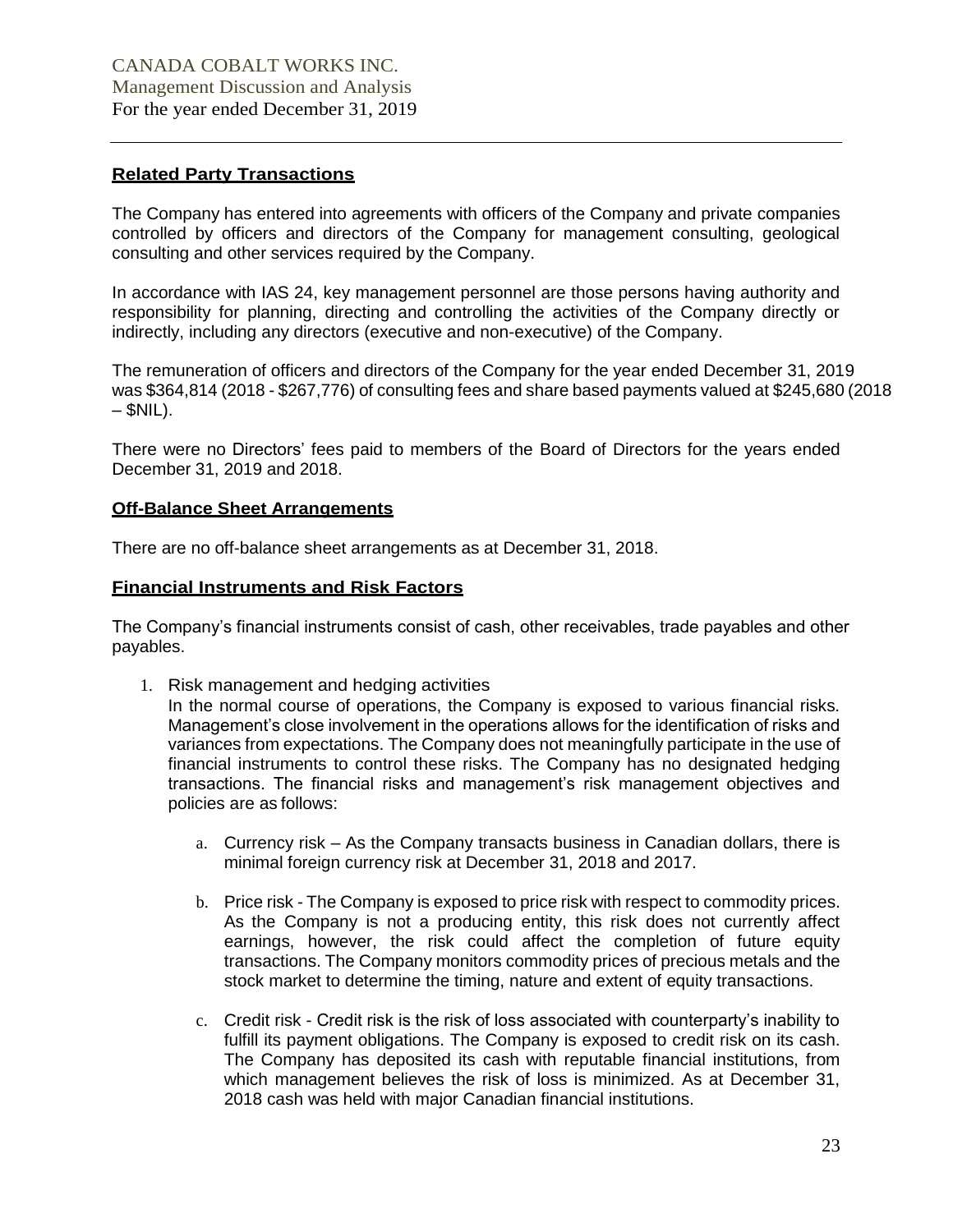- d. Liquidity risk Liquidity risk is the risk that arises when the maturity of assets and liabilities does not match. Management monitors the Company's liquidity by assessing forecast and actual cash flows and by maintaining adequate cash on hand.
- e. Interest rate risk The Company is not exposed to any meaningful interest rate risk due to the short-term nature and immateriality of its interest generating asset.
- f. Fair values, carrying amounts and changes in fair value. Thefair values of the Company's financial instruments approximate their carrying value due to their short-term nature. Fair value amounts represent point-in-time estimates and may not reflect fair value in the future. The measurements are subjective in nature, involve uncertainties and are a matter of judgment. The methods and assumptions used to develop fair value measurements, for those financial instruments where fair value is recognized in the balance sheet, have been prioritized into three levels as per the fair value hierarchy in Canadian generally accepted accounting principles.

Level 1 includes quoted prices (unadjusted) in active markets for identical assets or liabilities.

Level 2 includes inputs that are observable other than quoted prices included in Level 3 includes inputs that are not based on observable market data.

g. Collateral - The carrying value of financial assets the Company has pledged as collateral as at December 31, 2019 is \$Nil (2018 - \$Nil).

# **2. Risks and Uncertainties**

The exploration and development of mineral deposits involves significant risks over an extended period of time which requires a combination of careful evaluation, experience and knowledge. The Company may not be able to mitigate these significant risks. Few properties that are explored are ultimately developed into producing mines. The long-term profitability of the Company's operations will be primarily related to its ability to finance its working capital and operations which will be in part related to the cost and success of its exploration programs. Additionally, there are a number of factors beyond the control the Company including but not limited to the availability of skilled personnel, qualified vendors, construction and production targets, timetables, anticipated timing of grant of permits and governmental incentives, favorable commodities markets, contractual commitments, litigation matters, the inability to mitigate financial and operational risks, inability to have access to the capital markets and the availability of critical equipment.

Substantial expenditures are required to establish reserves through drilling to determine the technical and economic feasibility of mining and extracting resources from them and, if warranted, to develop the mining, processing facilities and infrastructure at any chosen site. Although substantial benefits may be derived from the discovery of a mineralized deposit, it is impossible to ensure that the current mineral properties in which the Company has an interest will result in profitable mining operations. Furthermore, there can be no assurance that the Company's estimates of future exploration expenditures will prove accurate and actual expenditures may be significantly higher than currently anticipated. Determining if a deposit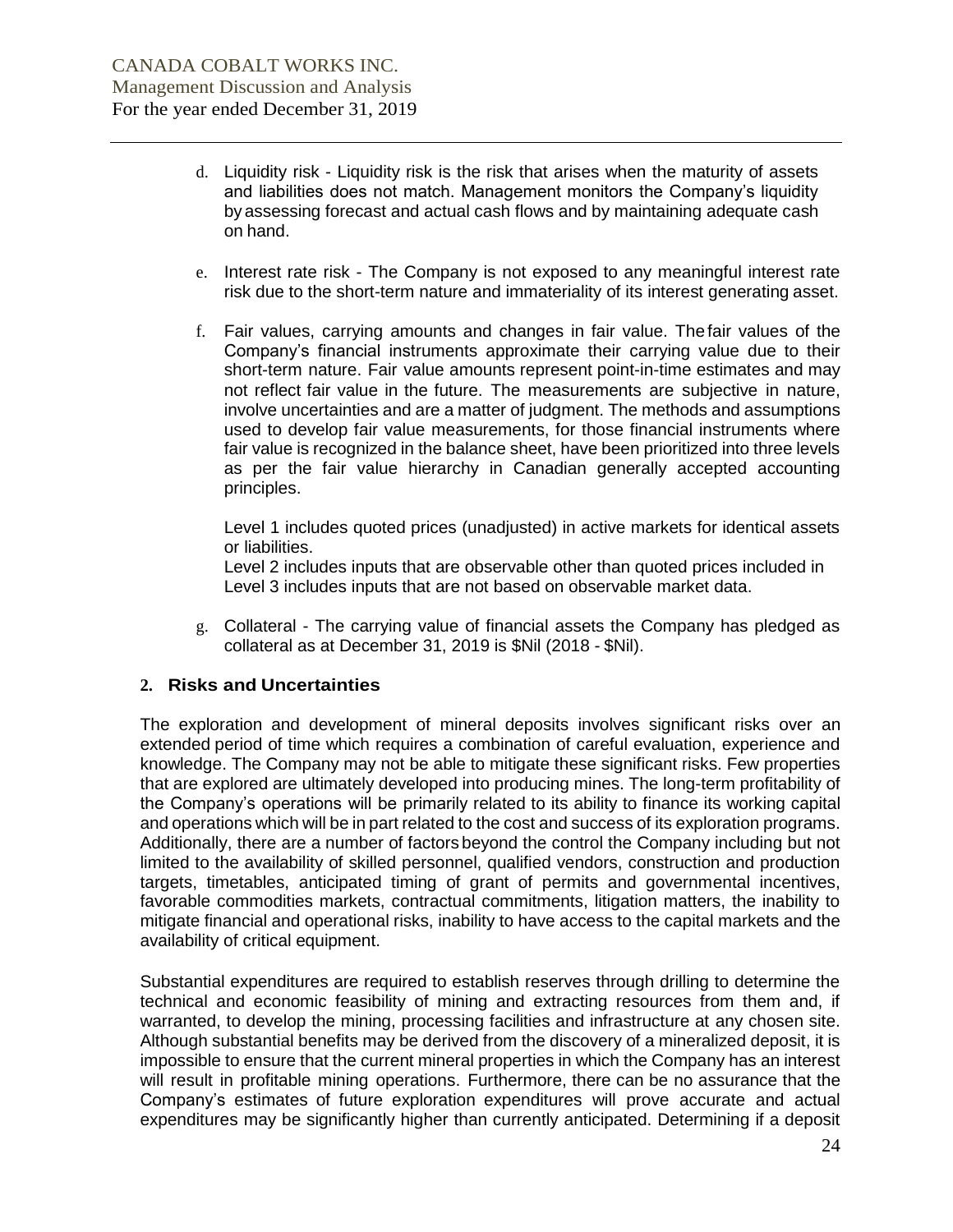will be commercially viable depends on a number of factors, some of which are the particular attributes of the deposit including the size and grade, costs and efficiency of the recovery methods that can be employed, proximity to infrastructure, land use and environmental protection. As the effect of these factors cannot be accurately predicted, any combination of them may result in the Company not receiving an adequate return on its invested capital, if any.

The exploration and development of mineral projects always involves significant risks over an extended period of time. Even where a combination of careful evaluation, experience and knowledge are evident, there is no assurance that an exploration project can be profitable or successful. The long-term viability of the Company's operations will be in part correlated to the cost and success of its exploration programs, which may be affected by a number of factors beyond the control of the Company including but not limited to commodity prices, the availability of skilled personnel, qualified vendors and critical equipment.

The operations of the Company are speculative due to the nature of the Company's business. An investment in securities entails a number of risks factors, which should be considered carefully; the following risk factors pertain to the business operations of Canada Cobalt include, but are not limited to the following:

#### **Nature of Mineral Exploration and Mining**

The exploration and development of mineral deposits involves significant risks over an extended period of time which even a combination of careful evaluation, experience, and knowledge may not eliminate, and few properties which are explored are ultimately developed into producing mines. The long-term profitability of the Company's operations will be in part related to the cost and success of its exploration programs, which may be affected by a number of factors out of the Company's control, such as the availability of skilled personnel, qualified vendors, construction and production targets, timetables, anticipated timing of grant of permits and governmental incentives, expected continuity of a favourable nickel and other commodities markets, contractual commitments, litigation matters and measures of mitigating financial and operational risks, continuous access to the capital markets, and the availability of critical equipment.

Substantial expenditures are required to establish reserves through drilling, to determine the technical and economic feasibility of mining and extracting them, and, if warranted, to develop the mining and processing facilities and infrastructure at any site chosen for mining. Although substantial benefits may be derived from the discovery of a major mineralized deposit, it is impossible to ensure that the current proposed exploration programs on the properties in which the Company has an interest will result in profitable mining operations. Furthermore, there can be no assurance that the Company's estimates of future exploration expenditures will prove accurate, and actual expenditures may be significantly higher than currently anticipated. Whether a deposit will be commercially viable depends on a number of factors, some of which are the particular attributes of the deposit, such as its size and grade, costs and efficiency of the recovery methods that can be employed, proximity to infrastructure, land use, and environmental protection. The effect of these factors cannot be accurately predicted, but the combination of these factors may result in the Company not receiving an adequate return on its invested capital.

#### **Mineral Deposits and Production Costs; Commodity Prices**

The economics of developing mineral deposits are affected by many factors including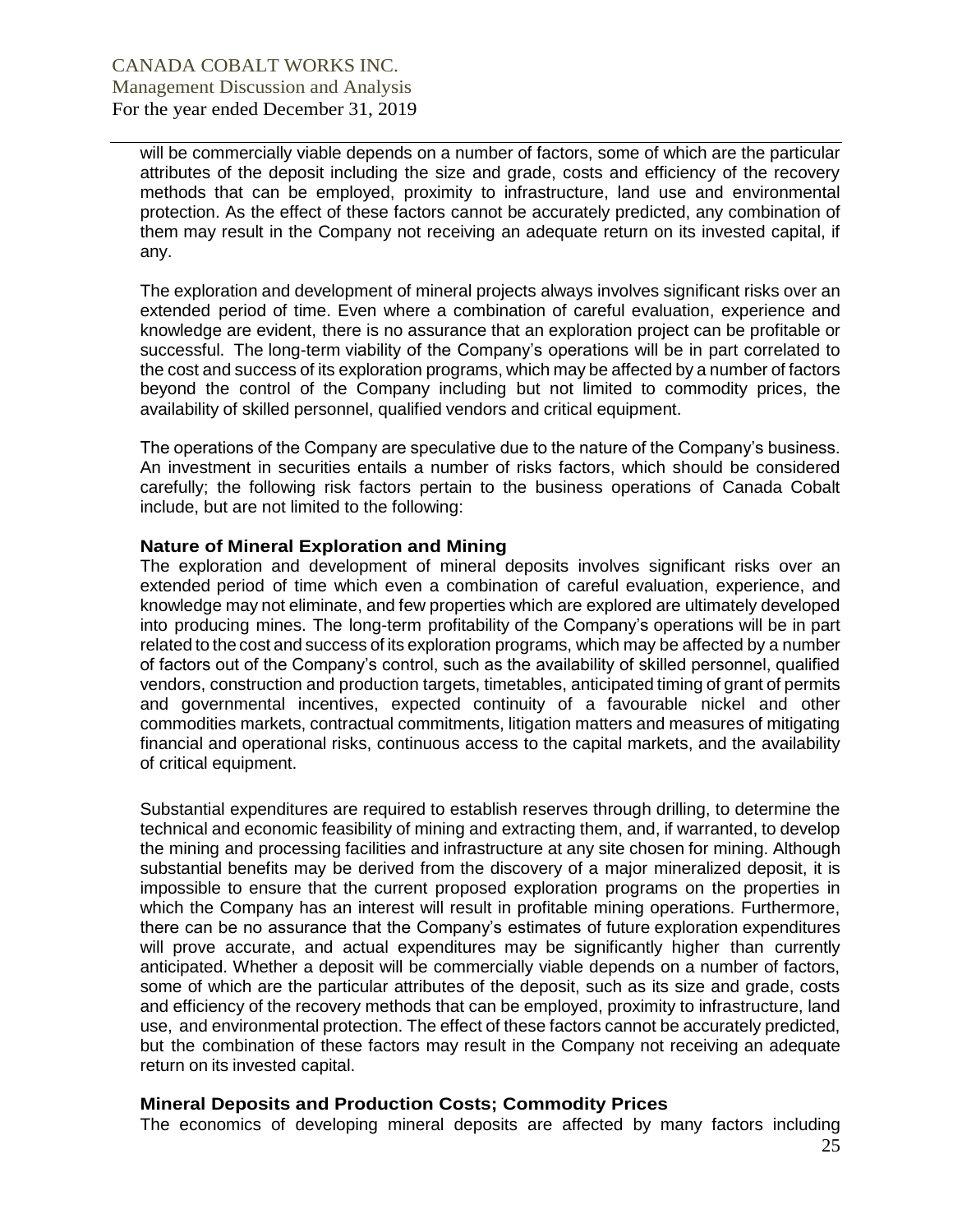variations in the grade of ore mined, the cost of operations, and fluctuations in the sales price of products. The value of the Company's mineral properties is heavily influenced by commodity prices. Commodity prices can and do change by substantial amounts over short periods of time, and are affected by numerous factors beyond the control of the Company, including changes in the level of supply and demand, international economic and political trends, expectations of inflation, currency exchange fluctuations, interest rates and global or regional consumption patterns, speculative activities and increased production arising from improved mining and production methods and new discoveries. There can be no assurance that the prices of mineral products will be sufficient to ensure that the Company's properties can be mined profitably. Depending on the price received for minerals produced, the Company may determine that it is impractical to commence or continue commercial production.

# **Exploration, Development and Resource and Reserve Estimates**

The exploration and development of natural resources involve a high degree of risk and few properties, which are explored, are ultimately developed into producing properties. Although the mineral resources set out herein have been carefully prepared and reviewed or verified by independent mining experts, these amounts are estimates only and no assurance can be given that an identified mineral resource will ever qualify as a commercially mineable (or viable) ore body which can be legally and economically exploited. In addition, the grade of mineralization ultimately mined may differ from that indicated by drilling results and such differences could be material. Production can be affected by such factors as permitting regulations and requirements, weather, environmental factors, technical difficulties, unusual or unexpected geological formations and work interruptions.

Short-term factors, such as the need for orderly development of deposits or the processing of new or different grades, may have an adverse effect on mining operations and on the results of operations. There can be no assurance that minerals recovered in small-scale laboratory tests will be duplicated in large-scale tests under on-site conditions or in production scale operations.

# **Exploration and Development Risks**

Mineral exploration and mining involve considerable financial and technical risk. Substantial expenditures are usually required to establish ore reserves, to evaluate metallurgical processes and to construct mining and processing facilities at a particular site. It is impossible to assure that the current exploration programs planned by the Company will result in profitable commercial mining operations, as few properties that are explored are ultimately developed into producing mines. Unusual or unexpected geological formations, unstable ground conditions that could result in cave-ins or landslides, floods, power outages or fuel shortages, labour disruptions, fires, explosions, and the inability to obtain suitable or adequate machinery, equipment or labour are risks associated with the conduct of exploration programs and the operation of mines. The Company has no experience in the development and operation of mines or in the construction of facilities required to bring mines into production. The Company has relied, and may continue to rely, upon consultants for expertise with respect to the construction and operation of a mining facility.

# **Financing Risks**

The Company will need additional funding to remain a going concern and operate with its current assets. The Company currently has limited financial resources, no source of operating cash flow and no assurance that additional funding, equity or debt based, will be available for further exploration and development of its projects. There can be no assurance that it will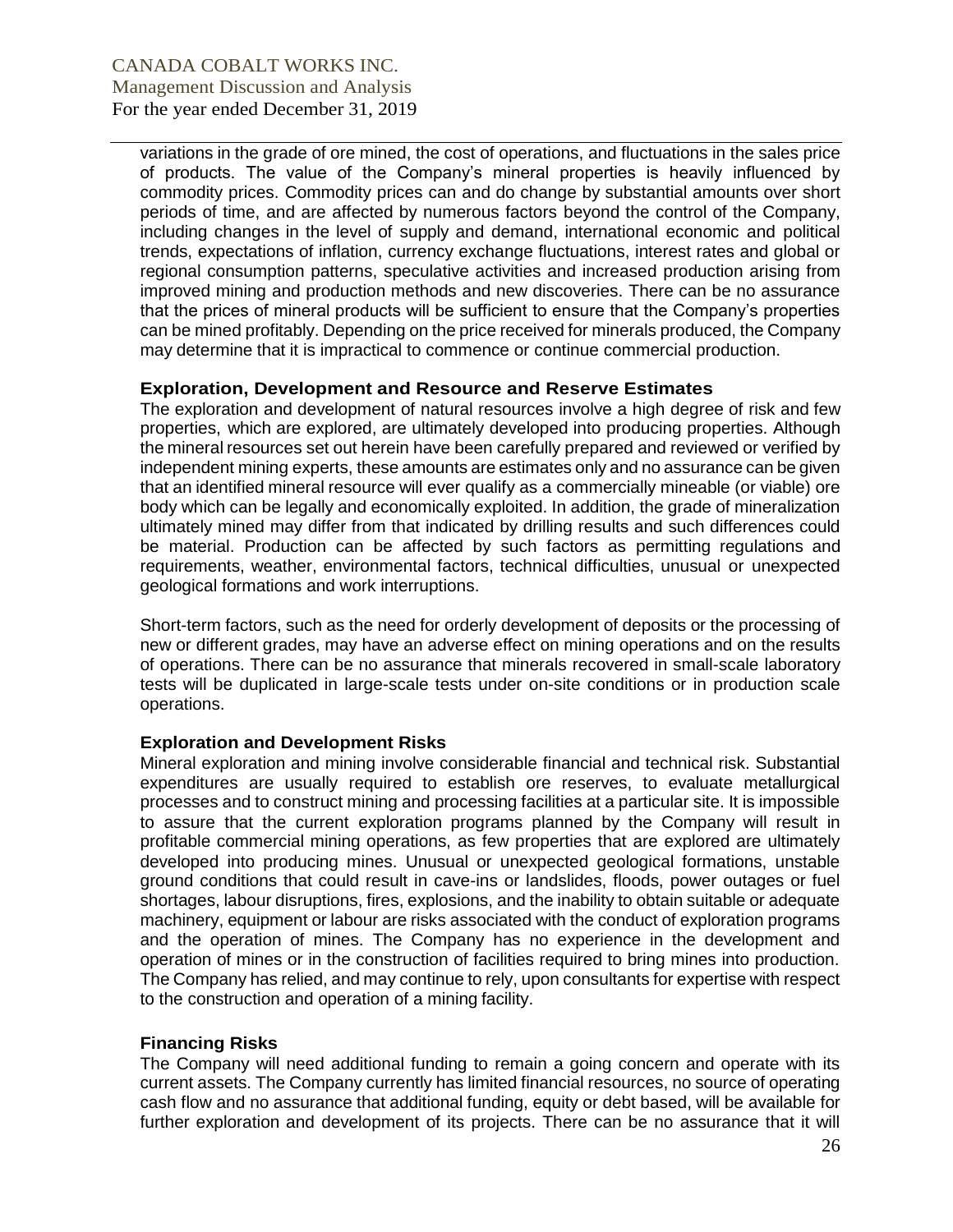obtain adequate financing in the future or that the terms of such financing will be favourable. Failure to obtain such additional financing could result in delay or indefinite postponement of further exploration and development of the Company's projects, and the possibility of loss of such properties is currently substantial.

# **Liquidity Concerns and Future Financing**

The further development and exploration of the various mineral properties in which the Company may acquire interests depend upon the Company's ability to obtain financing through joint ventures, equity financing or other means. An additional equity financing could cause substantial dilution to the Company's shareholders. There is no assurance that the Company will be successful in obtaining required financing as and when needed. Volatile markets for precious and base metals may make it difficult or impossible for the Company to obtain debt financing or equity financing on favourable terms or at all. Failure to obtain such additional financing could result in delay or indefinite postponement of further exploration and development any property interests the Company may acquire with the possible dilution or loss of such interests.

As of the date hereof, the Company does not have the financial resources required to advance projects. The Company will need to obtain further debt or equity financing from external sources in order to fund future projects as a going concern, to conduct exploration activities and fund other expenses. There is no assurance that the Company will be able to obtain debt or equity financing on favourable terms, or at all. Failure to obtain such financing could result in delay or indefinite postponement of further exploration and development of future projects.

# **Environmental and other Regulatory Requirements**

The activities of the Company are subject to environmental regulations promulgated by government agencies from time to time. Environmental legislation generally provides for restrictions and prohibitions on spills, releases or emissions of various substances produced in association with certain mining industry operations. A breach of such legislation may result in imposition of fines and penalties and other liabilities against the Company.

# **Permits and Licenses**

The operations of the Company will require licenses and permits from various governmental and non- governmental authorities. The Company has obtained, or will obtain all necessary licenses and permits required to carry on with activities, which it is currently conducting or which it proposes to conduct under applicable laws and regulations. However, such licenses and permits are subject to change in regulations and in various operating circumstances, including in circumstances of a changing Government. There can be no assurance that the Company will be able to maintain or obtain all necessary licenses and permits required to carry out exploration, development and mining operations at its proposed projects. The Company has made applications for extensions to licences and has made application to change certain licences and there is no assurance that the applications will be successful, thereby putting the Company at risk of losing various mineral property rights.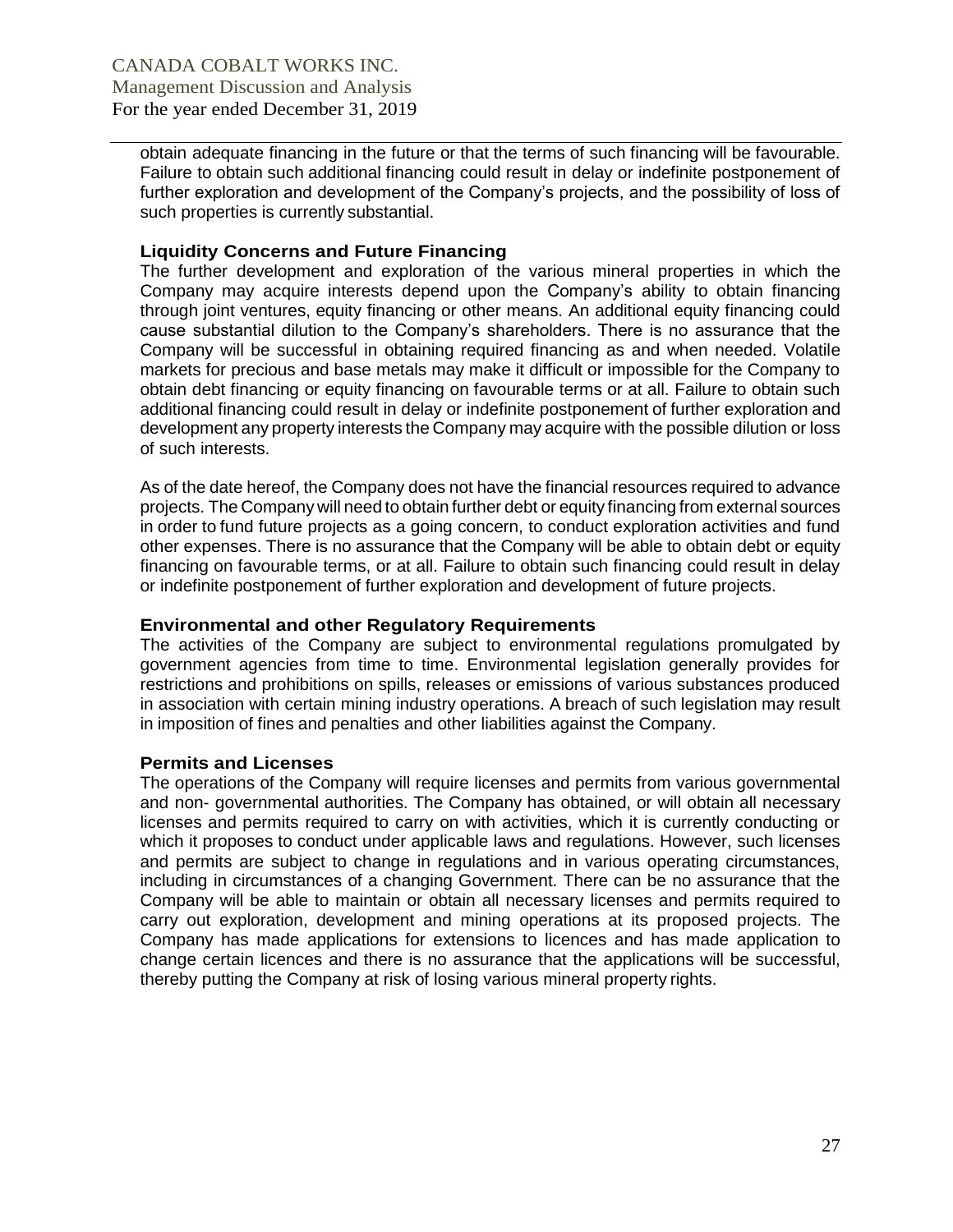# **Competition**

The mineral exploration and mining business is competitive in all of its phases. The Company competes with numerous other companies and individuals, including competitors with greater financial, technical and other resources than the Company, in the search for and the acquisition of attractive mineral properties. The ability of the Company to maintain its current projects, as well as acquire new properties in the future will depend not only on its ability to develop and finance its present properties, but also on its ability to select and acquire suitable properties or prospects for mineral exploration. There is no assurance that the Company will continue to be able to compete successfully, if at all, with its competition in acquiring such properties or prospects, or even maintaining rights to its current projects.

## **Title to Some of the Company's Mineral Properties May be Challenged or Defective**

The acquisition of title to mineral properties is a very detailed and time-consuming process. Title to mineral concessions may be disputed. Although the Company believes it has taken reasonable measures to ensure proper title to its properties, there is no guarantee that title to any of such properties will not be challenged or impaired. Third parties have made claims underlying portions of the Company's interests, including prior unregistered liens, agreements and transfers or claims, including aboriginal land claims. Title may also be affected by, among other things, undetected defects. As a result, the Company may be constrained in its ability to operate its properties or unable to enforce its rights with respect to its properties. An impairment to or defect in the Company's title to its properties could have a material adverse effect on the Company's business, financial condition or results of operations.

# **No Assurance of Title to Property**

While the Company has conducted title searches on all of its mineral properties and, to the best of its knowledge, title to all of its properties and properties in which it has the right to acquire or earn an interest are in good standing, this should not be construed as a guarantee of title. The Company's claims may be subject to prior unregistered agreements or transfers or third party land claims and title may be affected by undetected defects. Furthermore, there is no assurance that the interests of the Company in any of its properties may not be challenged or impugned.

#### **Conflicts of Interest**

The directors and officers of the Company will not be devoting all of their time to the affairs of the Company. The directors and officers of the Company are directors and officers of other companies, some of which are in the same business as the Company. The directors and officers of the Company are required by law to act in the best interests of the Company. They have the same obligations to the other companies in respect of which they act as directors and officers. Discharge by the directors and officers of their obligations to the Company may result in a breach of their obligations to the other companies, and in certain circumstances this could expose the Company to liability to those companies. Similarly, discharge by the directors and officers of their obligations to the other companies could result in a breach of their obligation to act in the best interests of the Company. Such conflicting legal obligations may expose the Company to liability to others and impair its ability to achieve its business objectives.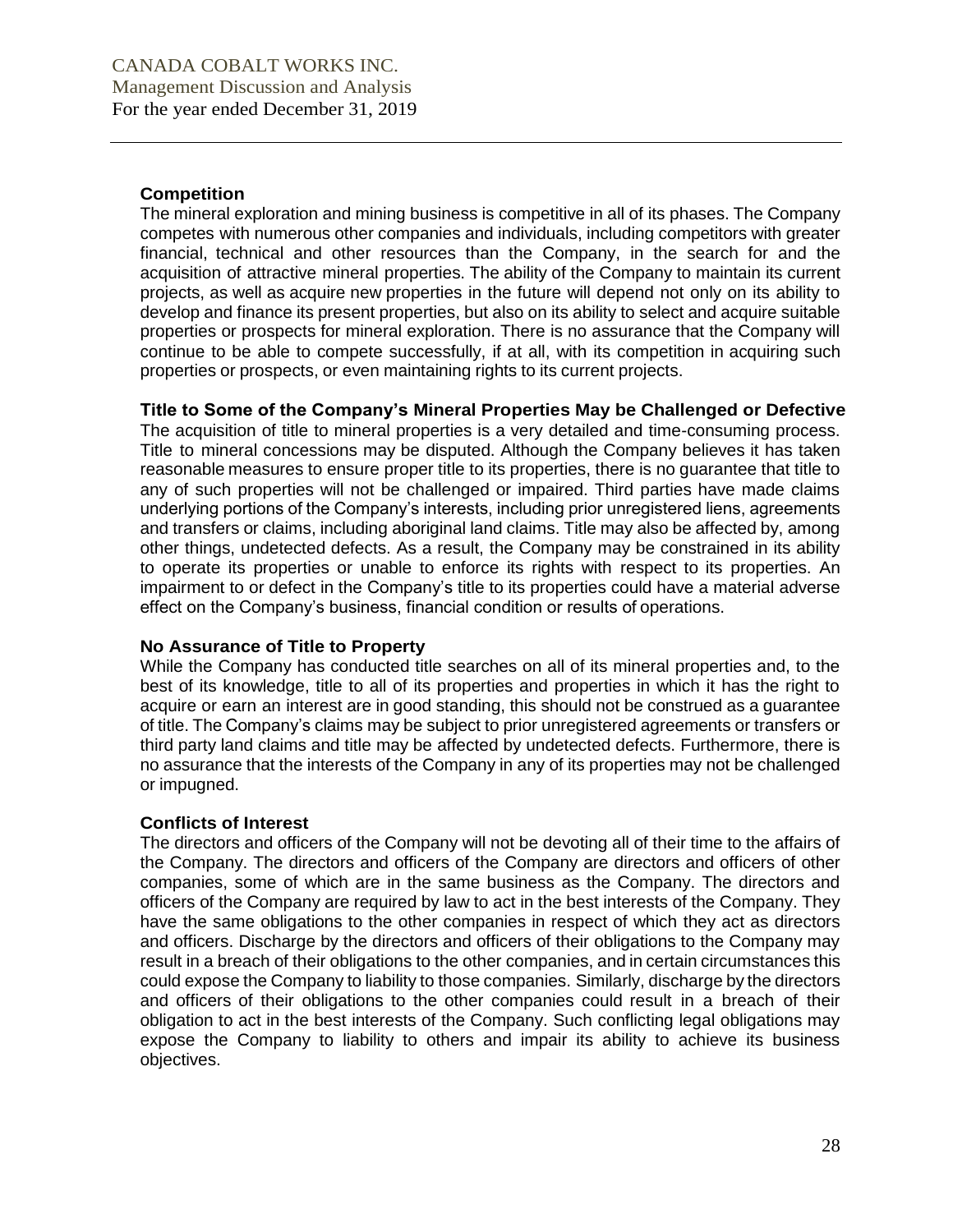# **Insurance**

The Company's insurance policies in place from time to time may not be adequate for the Company to protect itself against certain risks associated with mineral exploration and its corporate activities. Currently the Company has no policies in place and the Company will remain at risk and will be potentially subject to liability for hazards.

## **Fluctuation in Market Value of Canada Cobalt's Shares**

The market price of a publicly-traded stock is affected by many variables not directly related to the corporate performance of the Company, including the market in which it is traded, the strength of the economy generally, the availability and attractiveness of alternative investments, and the breadth of the public market for the stock. The effect of these and other factors on the market price of the Common Shares of the Company on The TSX Venture Exchange in the future cannot be predicted.

## **Critical Accounting Policies and Estimates**

In preparing the consolidated financial statements, management has to make estimates and assumptions that affect the amounts reported in the financial statements and the accompanying notes. Based on historical experience, current conditions, expert advice and application of accounting policies, management makes assumptions that are believed to be adequate and reasonable under the circumstances.

# **Internal Controls Over Financial Reporting and Disclosures**

The Chief Executive Officer and the Chief Financial Officer of the Company are responsible for establishing and maintaining controls and procedures regarding the communication of information about the Company, as well as internal controls over its financial reporting. The Chief Financial Officer has conducted an evaluation of the controls and procedures regarding communication of information and has concluded these controls and procedures were effective for the year ended December 31, 2016. The Chief Executive Officer together with the Chief Financial Officer is responsible for designing internal controls over financial reporting or for causing it to be designed under their supervision. During the year ended December 31, 2016, all existing systems have been documented and inadequacieshave been corrected, as necessary. The Chief Executive Officer together with the Chief Financial Officer, have evaluated whether there were changes to internal control over financial reporting during the year ended December 31, 2016, that have materially affected, or are reasonably likely to materially affect, its internal control over financial reporting. No such changes were identified through their evaluation.

#### **New accounting standards adopted during the year**

Effective January 1, 2019, the Company adopted IFRS 16, Leases ("IFRS 16"). With certain exceptions for leases under twelve months in length or for assets of low value, IFRS 16 states that upon lease commencement a lessee recognizes a right-of-use asset and a lease liability. The adoption of this new standard had no impact on these financial statement as the Company does not have any leases.